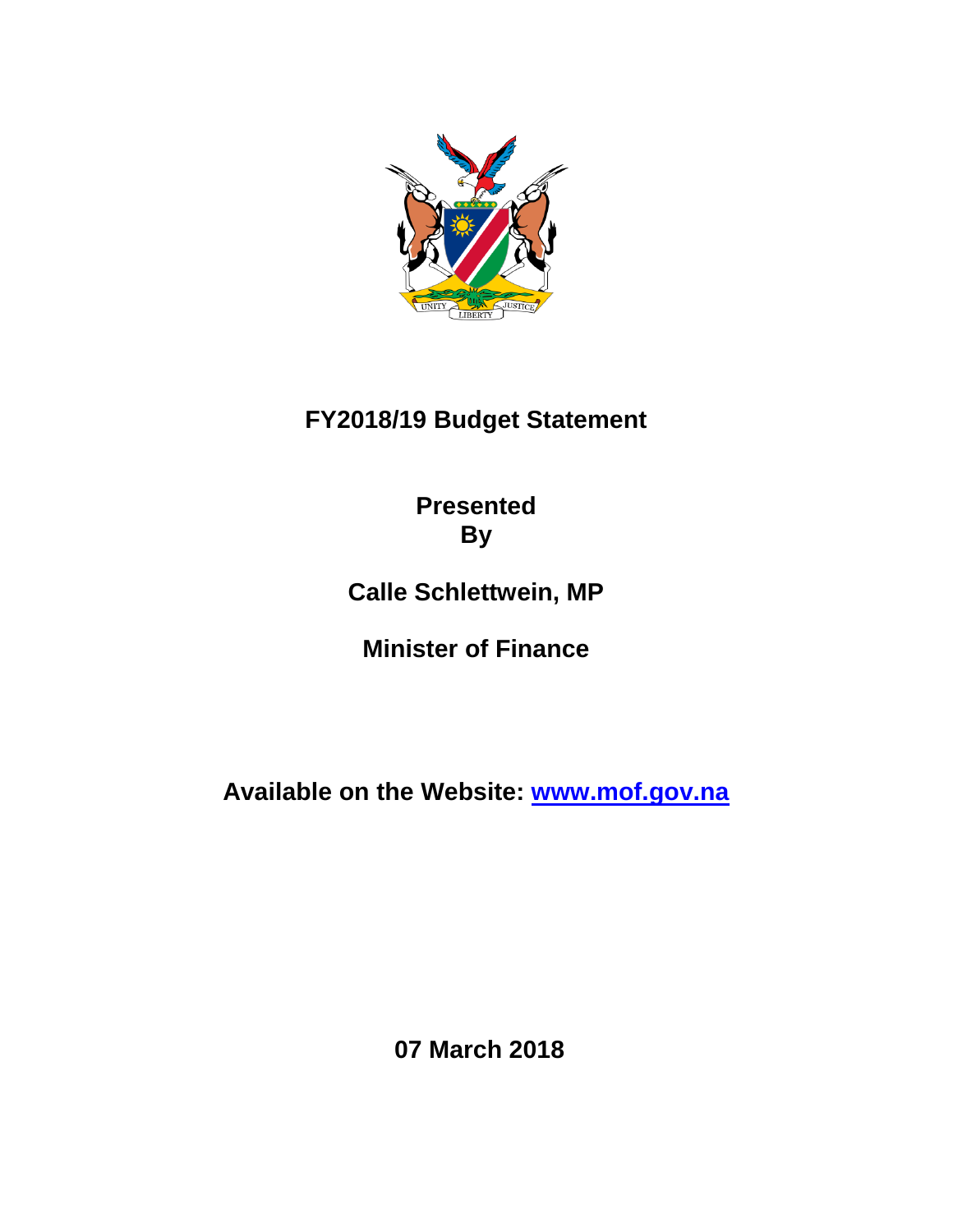Honourable Speaker; Honourable Members of the National Assembly; Fellow Namibians;

- 1. I have the honour to table the Budget for the 2018/19 financial year, a fourth under the administration of His Excellency President Dr Hage Geingob.
- 2. This budget comes at a time after the Namibian economy had endured its most precarious phase. It is an economy at a turning point and this budget is a funding compact for growth, bringing about jobs, less inequality, less poverty and improved service delivery. It is a fiscal proposition to further consolidate non-core spending and align resources to core national priorities. It is a budget which offers policy consistency with the pro-growth, pro-poor policy stance of long duration. It is a budget anchored on the gains of the necessary but difficult decisions which we have taken since 2016:-
	- we had to make deep but necessary budget cuts to ensure fiscal sustainability and protect macroeconomic stability,
	- the economy has now rebounded to positive growth territory, with a potential boost on jobs and incomes, after a mild contraction in 2017,
	- we have realigned the macroeconomic framework and stabilized public finances,
	- domestic revenue has shown resilience, amidst subdued economic activity
	- with the exception of uranium, commodity prices are rising, rekindling new opportunities for mining activity,
	- key macroeconomic fundamentals have strengthened, fast closing the current account and trade deficits and a strong international reserves position, and
	- the global economy has regained unprecedented momentum since the 2007 financial crisis, offering favourable tailwinds for export-oriented open economies such as Namibia,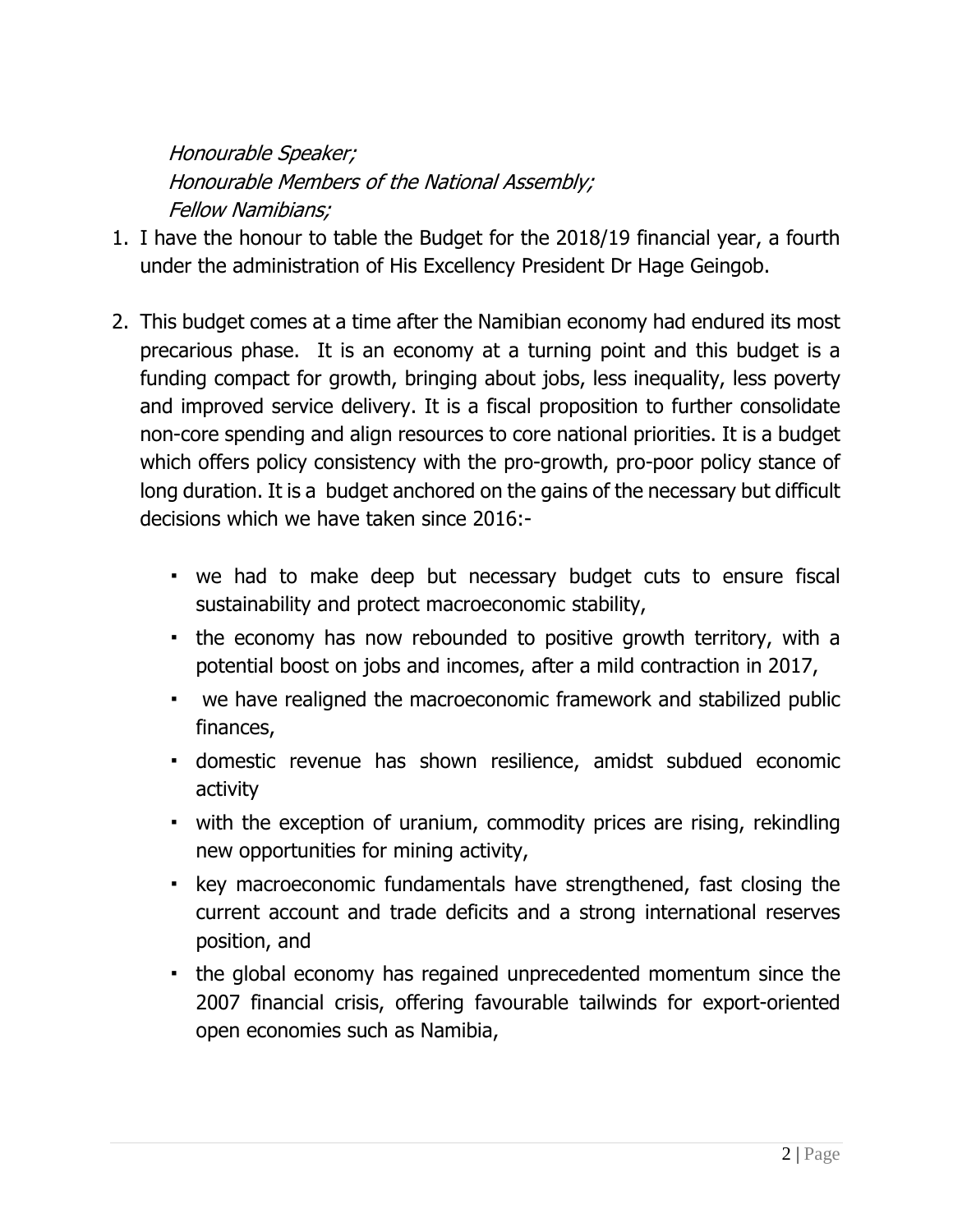- 3. These early gains should be protected. We should rise up to the occasion to harness the growth opportunities and advance our national development agenda to new heights and with great latitude of quality of outcomes.
- 4. The effects of a low growth environment in our most important trade partners in the region, external shocks to our small open economy over the past two years, coupled with a weaker domestic fiscal space have led to our growth trajectory to be decoupled from the stronger global growth dynamics in the short-term.
- 5. Our policy interventions have reinforced the automatic stabilizers and yielded positive results. Domestic economic fundamentals are strengthening and the improving global economic and financial landscape offer a favourable environment for policy effectiveness.

Honourable Speaker; Honourable Members;

Oscar Wilde said: "Our ambition should be to rule ourselves, the true kingdom for each one of us; and true progress is to know more, and be more, and to do more."

- 6. We realize too well that a substantial lot still needs to be done, requiring a coherent and multidimensional set of actions to achieve the shared prosperity for an industrialized economy we aspire for in Vision 2030. To transform our economy, strategy implementation must now be greatly enabled and wellconsidered targeted action taken to implement the high impact initiatives engendered in the Harambee Prosperity Plan. We must do what we know must be done, we must do it with confidence and conviction and then we shall be more and better.
	- without timely and coherent policy interventions, resurgent growth will be weak for longer,
	- the structure of the economy remains dualistic and is in need of diversification and transformation,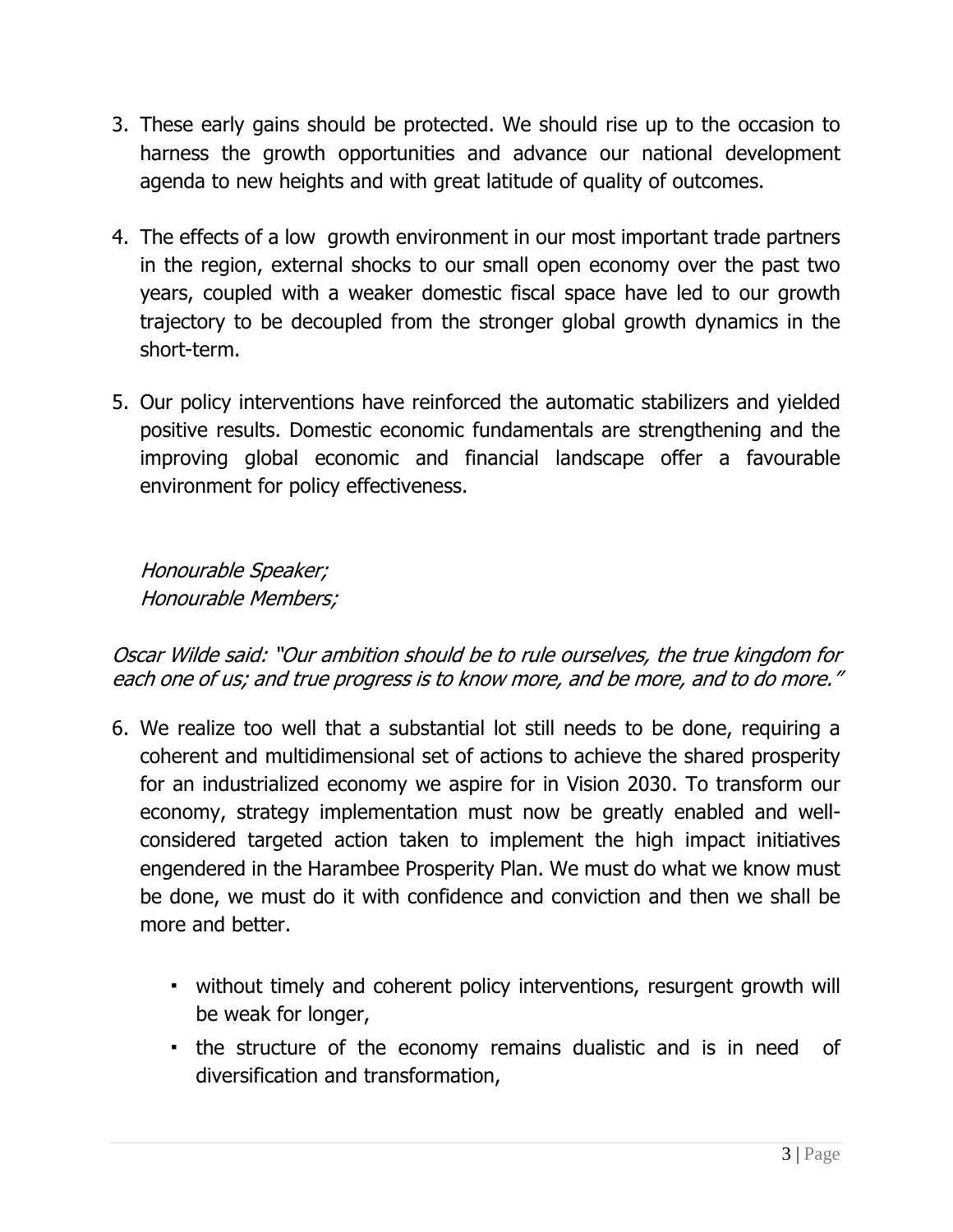- poverty is on a declining path, but levels are still high for an Upper Middle Income Country and so is inequality,
- at 34 percent, unemployment is structurally high and youth unemployment distinctively higher,
- the skills deficit is wide, and
- we need to hone competitiveness, productive capacity and innovation so as to expand our productivity frontiers and gains from trade, given the increasingly integrated and globalized regional economy,
- 7. The budget before you seeks to increasingly align resources to these key priority areas. It mobilizes and aligns resources to support long-term economic growth and social development. It retains the policy stance to entrench macroeconomic stability and fiscal sustainability.

#### Honourable Speaker,

- 8. In this context, and in terms of Article 126(1) of the Namibian Constitution, I have the honour to table, for the favourable consideration and approval of this House:
	- a) the FY2018/19 Budget and FY2018/19 2020/21 Medium-Term Expenditure Framework,
	- b) the Estimates of Revenue and Expenditure for the MTEF,
	- c) the FY2018/19 Appropriation Bill,
	- d) the Fiscal Strategy for the 2018/19 -2020/21 MTEF, and

the Government Accountability Report for FY2016/17

#### Honourable Speaker,

- 9. The current assumptions of resurgent growth, better revenue outturn and the strengthening of economic fundamentals are an upshot from the difficult but timely corrective policy decisions to reaffirm long-term fiscal sustainability.
- 10. These are early gains of the fiscal consolidation policy stance, which we defined and implemented since 2016. The journey to continue with this policy stance and reap greater dividends of a successfully targeted fiscal consolidation program has, however, not ceased.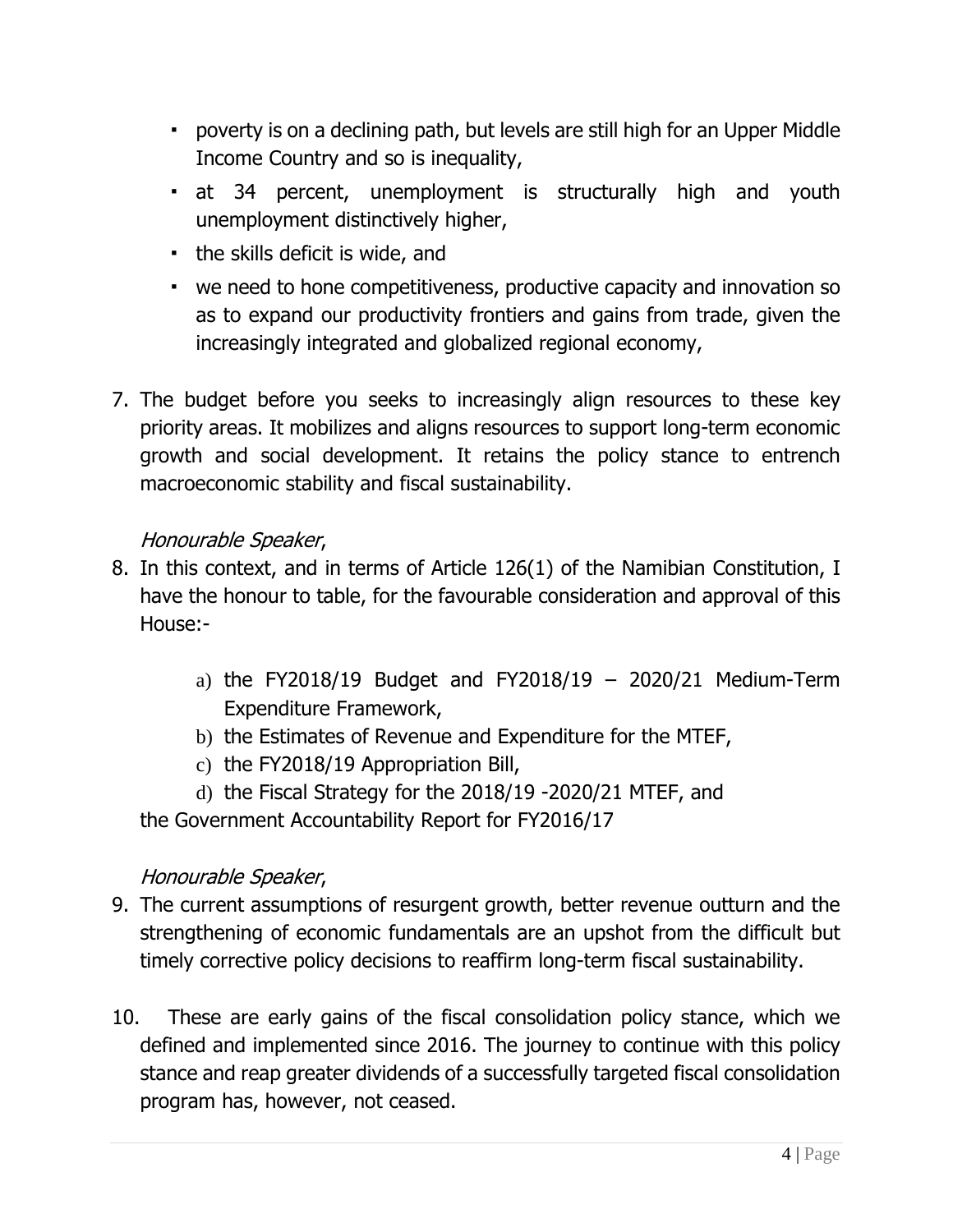- 11. To date, this experience bestows upon us valuable lessons for the mediumterm fiscal strategy:-
	- initial successes should not, in entirety, give way to requests for new additional spending in non-core areas, which could only heighten expenditure levels,
	- the sharp fiscal consolidation resulted in the unintended consequences of reduced economic activity,,
	- financial indiscipline displayed by wanton overcommitment of the budget undermined the fiscal consolidation effort and reinforced accumulation of spending arrears which placed a heavy burden on the balance sheets of service providers,
	- the FY2017/18 Appropriation Amendment Act provided for adequate resources, which catered for the full extent of spending arrears without compromising the implementation of the budget,
	- the resultant negative impact on growth and high short-term additional expenditure increases due to the incidence of accumulated spending arrears slowed the pace of fiscal consolidation and attracted the credit rating downgrades. The Government medium-term policy measures are firstly aimed at addressing the needs of the economy and the delivery of essential public services while, at the same time, addressing the concerns and risks cited by credit rating agencies, and
	- we should continually take stock of the risks and deploy forward looking risk management strategies
- 12. Indeed Honourable Speaker, in the 2017/18 Mid-Year Budget Policy Statement we set forth a fiscal adjustment path which balances between targeted fiscal consolidation and supporting economic recovery. This is because of the premium that we attach to growth as a necessary condition for increased economic opportunities, growing and sustaining per capita incomes, jobs and public revenue. The policy stance is to gradually reduce the budget deficit as a lever for stabilization and eventual reduction of public debt over time.
- 13. Evidently, we have reduced the budget deficit by a cumulative 3 percent or 1½ percentage points annually over the past two years, from 8.2 percent in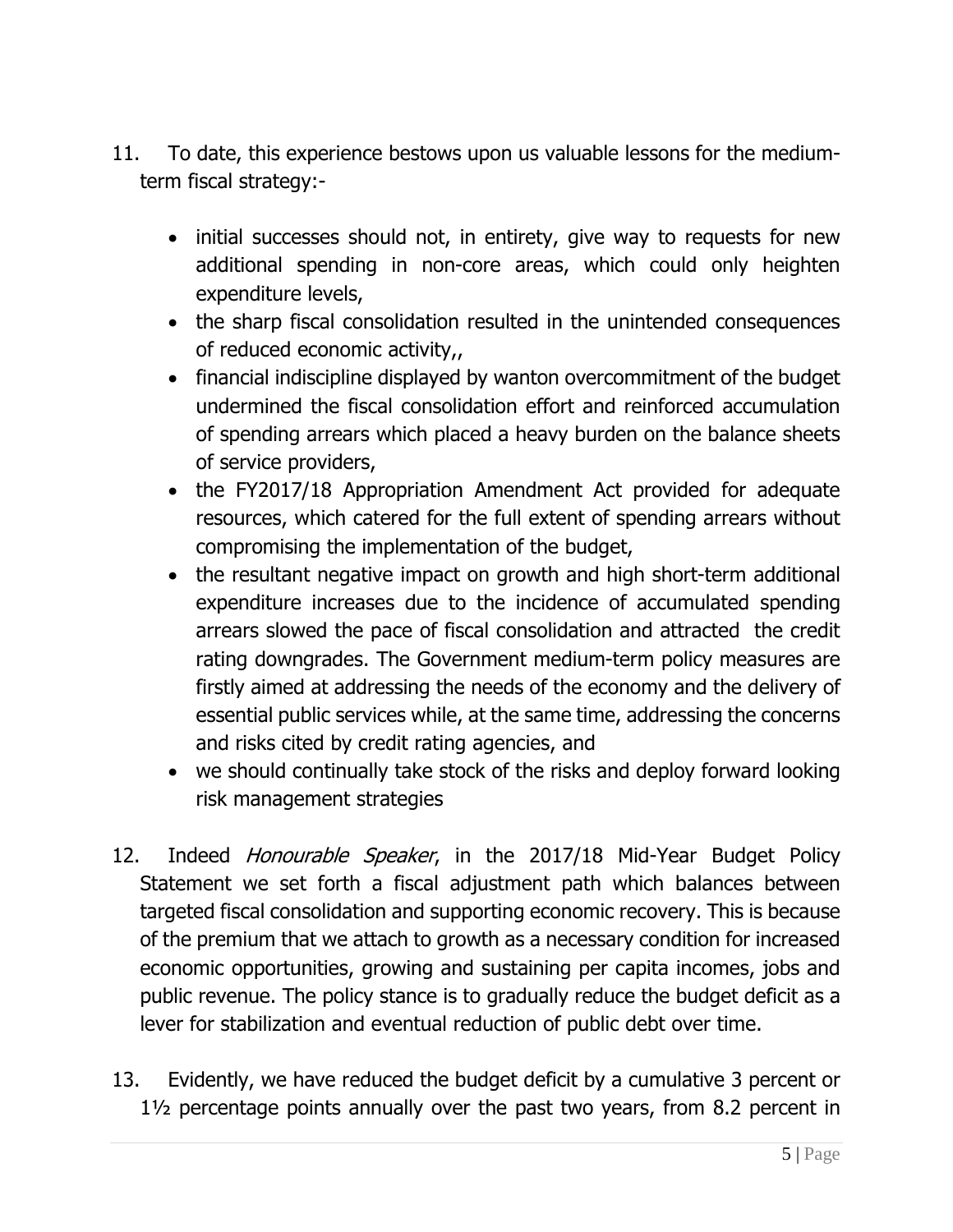FY2015/16 to an estimated 5.4 percent by FY2017/18. Budget expenditure as a proportion of GDP has reduced from 42.8 percent in FY2015/16 to an estimated 38.7 percent in FY2017/18. These ratios are projected to continue declining over the coming MTEF.

14. Financing such large budget deficits has led to the rise in debt metrics, from 29.5 percent of GDP in FY2015/16 to an estimated 42.1 percent in FY2017/18. To stall growth in, and eventually reduce public debt, we should bear testimony to consistent implementation of the fiscal consolidation program going forward. To achieve this objective, we must contain growth in non-core spending, raise revenue, effectively manage historical cost drivers and hasten to implement enabling structural reforms. This is particularly in regard to the public wage bill, now standing at 50 percent of total revenue and 16 percent of GDP, perpetual bailouts of some commercial Public Enterprises, escalation in capital project cost prices and the dollar costs of internal inefficiencies in Offices/Ministries and Agencies.

# **Key Policy Priorities for the Budget**

# Honourable Speaker,

- 15. To realize increasing benefits of a successful fiscal consolidation and securing a firm sustainable economic growth trajectory which supports broadbased improvements in per capita income, we must have our priorities right and implement effective strategies to fend for these priorities. A sustainable growth trajectory is one which is underpinned by robust growth engines.
- 16. In line with the Harambee Prosperity Plan, this budget and MTEF summons resources and structural reform implementation agenda, centered on five key priority areas, namely:
	- maintaining a gradual fiscal consolidation policy stance to safeguard macroeconomic stability and long-term fiscal sustainability,
	- providing targeted support to fledgling economic growth,
	- protecting core spending in the social sectors of education, health, skills development and housing and sanitation,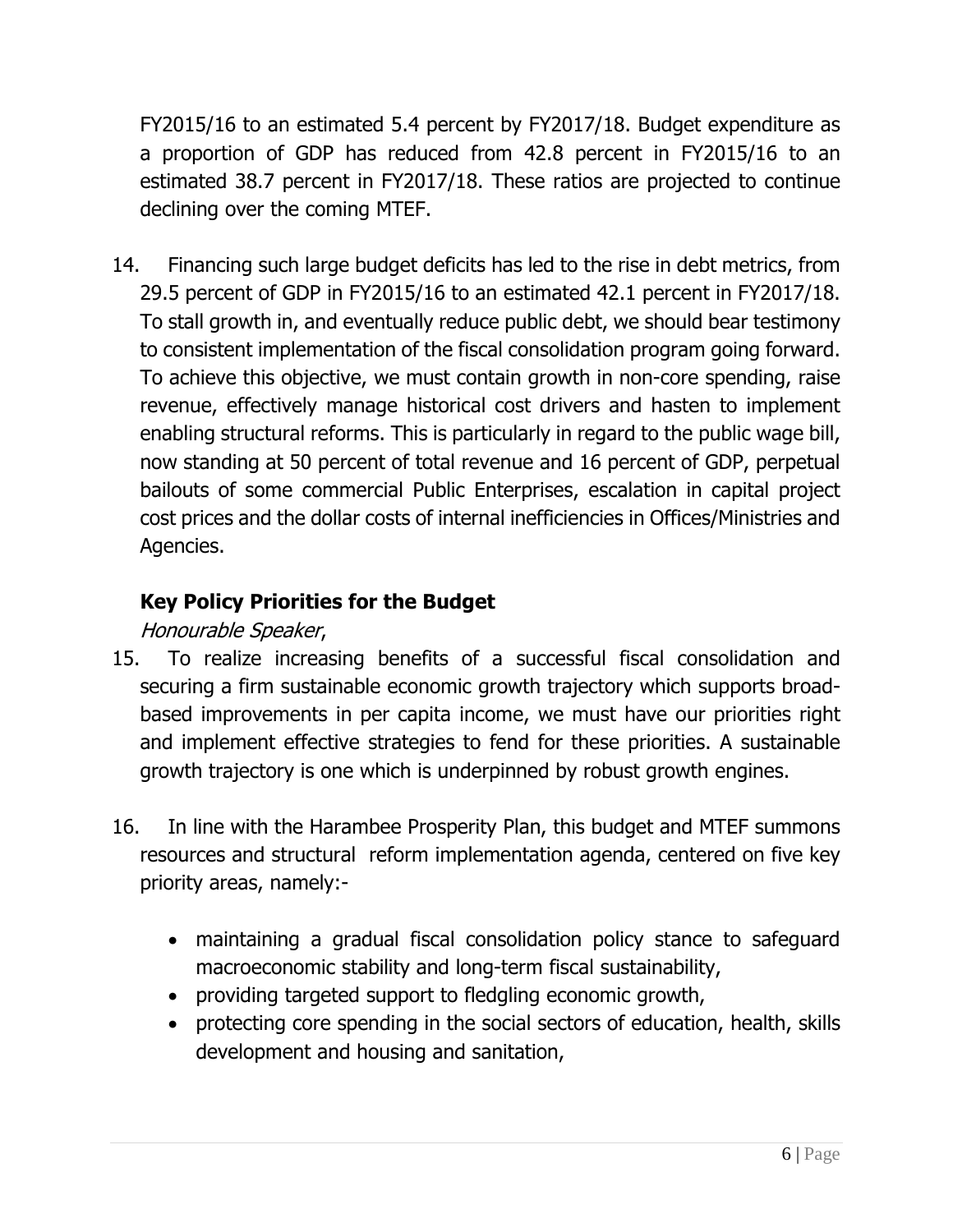- improve domestic resources mobilization through fair and equitable tax policy, efficient and effective tax administration, mobilizing domestic savings as well as utilizing affordable alternative forms of financing, and
- implementing supportive policies and structural reforms to enhance overall policy effectiveness and bolster the competitiveness of the national economy.
- 17. To support economic growth, provide resources and implement the strategy towards the achievement of these priority areas\_
	- the development budget is increased by 30.0 percent relative to the revised allocation for the previous year,
	- an economic and social infrastructure investment stimulus is unveiled for capital projects in the logistics, industrial development, agricultural mechanization and social sector infrastructure,
	- initial funding is provided for the roll-out of SME Financing Strategy and youth entrepreneurship, comprising of the Venture Capital Fund, Credit Guarantee Scheme and Training and Mentorship Program. This is in addition to funding for the Equipment Aid Scheme and related SME support programs, and
	- targeted budgetary transfers to the Development Financial Institutions for private sector support.

#### 18. In the **social sector**:-

- the resource allocation to education, health, housing and land servicing are scaled-up to enhance increased access to services,
- tertiary and vocational skills development will remain a critical component to enhance employability through funding to institutions of higher education and vocational training, the Namibia Student Financial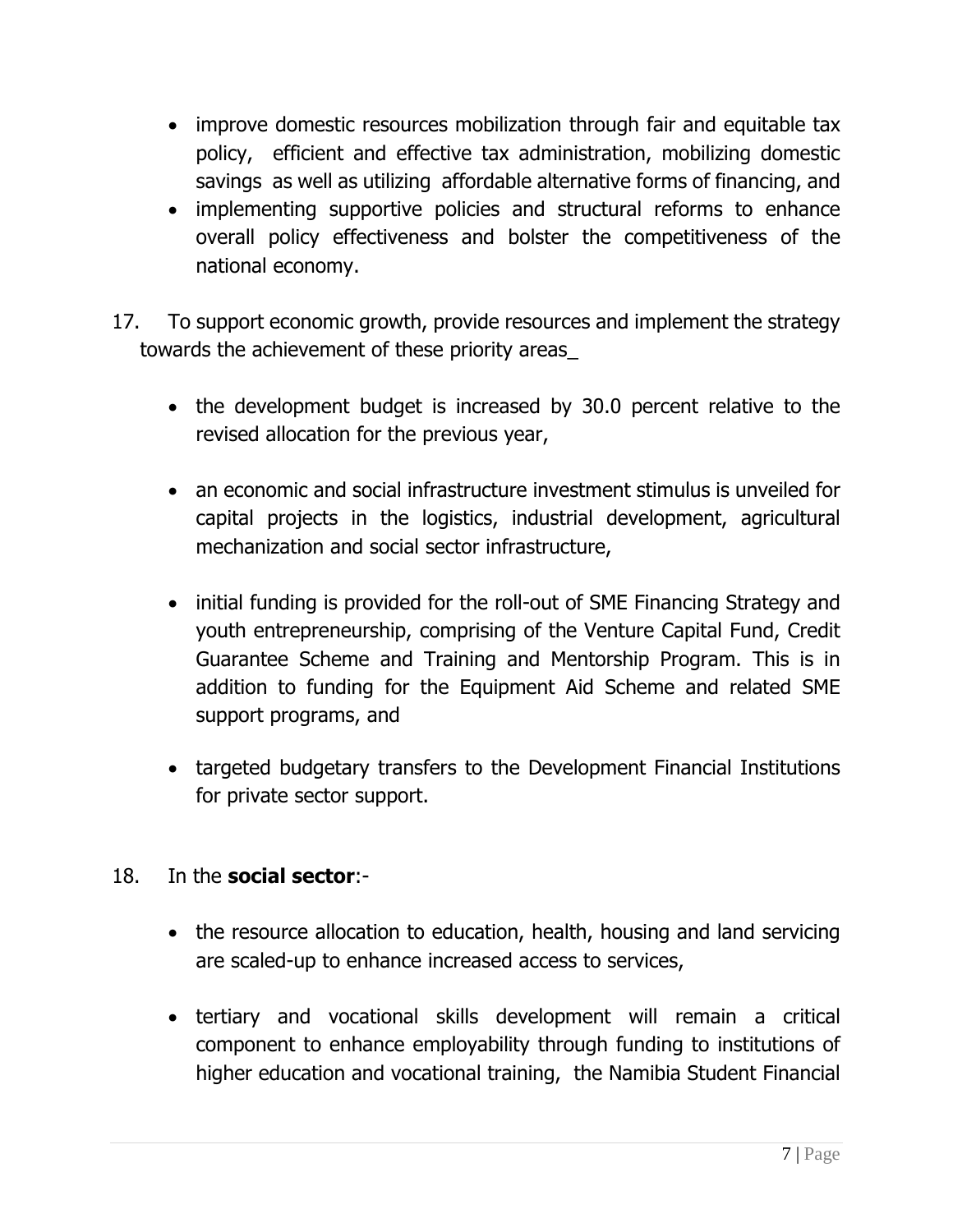Assistance Fund and through collaborative partnerships with the stakeholder contributions,

 social safety nets will continue to be strengthened in quality and coverage as the first line of defense against vulnerability. The assessment to achieve quality of spending, integration and better targeting of social safety nets is due to be finalized by June this year in collaboration with the World Bank Group to provide recommendations for reforms,

Honourable Speaker, Honourable Members,

- 19. The successful implementation of a pro-growth fiscal consolidation program requires coordinated implementation of saving and spending measures, revenue mobilization and supportive policy structural reforms as a package.
- 20. Non-core expenditure reduction and the moratorium on non-productive capital projects such as construction of office blocks have been implemented and remain critical for the fiscal consolidation measures to free up resources for reallocation to best productive alternative uses. As we align spending to growth enhancing priorities, funding for the adjustment process and the engines of growth requires the contribution of all corporate citizens.
- 21. This entails:-
	- tax policy proposals to enhance equity of the tax system by removing ineffective preferential tax rates, protecting the tax system from base erosion and enhancing the progressivity of tax policy for individual income tax,
	- adjusting the excise tax rates for domestic revenue purposes,
	- implementing key tax administration reforms through the roll-out of the Integrated Tax System (ITAS), recovery of tax arrears and establishment of the Namibia Revenue Agency (NAMRA), and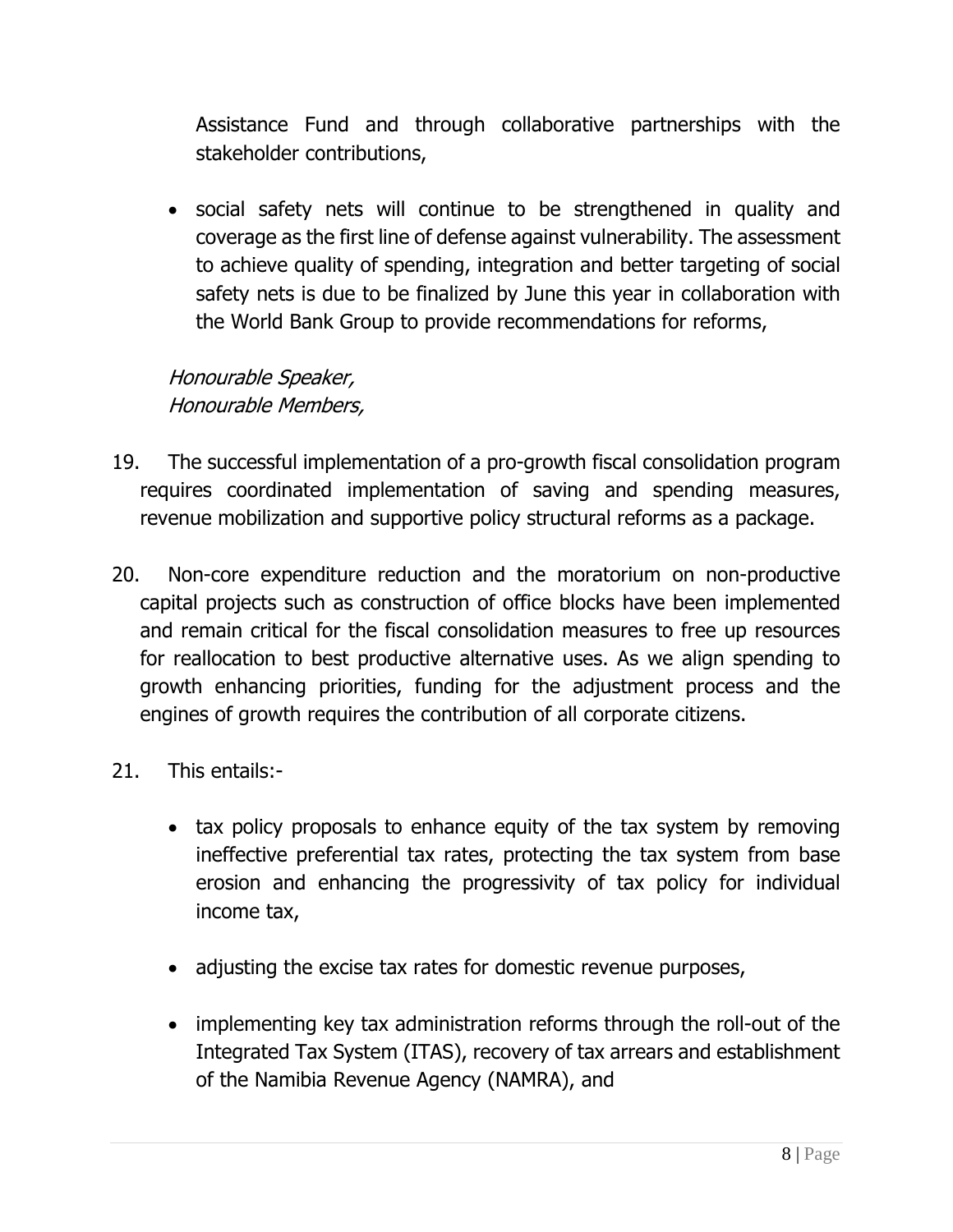implementing the announced changes to domestic asset requirements to increasingly harness domestic savings to development,

## **Structural policy reforms**

Honourable Speaker; Honourable Members;

- 22. Reforms targeting competitiveness, ease of doing business and investment climate have been identified through, amongst others, the successive business climate surveys and global competitiveness assessments. The reforms should facilitate enabling conditions for a successful fiscal consolidation, improve institutional capacity and coordination, administrative efficiency, local economic development and a more competitive investment climate.
	- the Ministry of Finance is addressing the institutional framework for implementing the Procurement Act, by strengthening institutional capacity and regulatory environment as well as effective implementation of the preference provisions. The envisaged repeal of the State Finance Act by the new Public Finance Management Bill will not only enhance public finance management, but also instil provisions for robust financial disciple across the entire public sector. The roll-out of ITAS in July this year and the establishment of NAMRA on 1 March 2019 are an integral part of this reform package.
	- The Ministry of Industrialization, Trade and SME Development is overseeing the implementation of the National Single Window facility in collaboration with Namport and the finalization of amendments to the Investment Promotion Act and the repeal of the Export Processing Zones Act this year,
	- the New Equitable Economic Empowerment Bill, is set for finalization this year under the leadership of the Office of the Prime Minister, following wide stakeholder consultation,
	- the anticipated Land Conference this year will give certainty with regards to land reform, land ownership and tenure as well as land utilization in both rural and urban settings.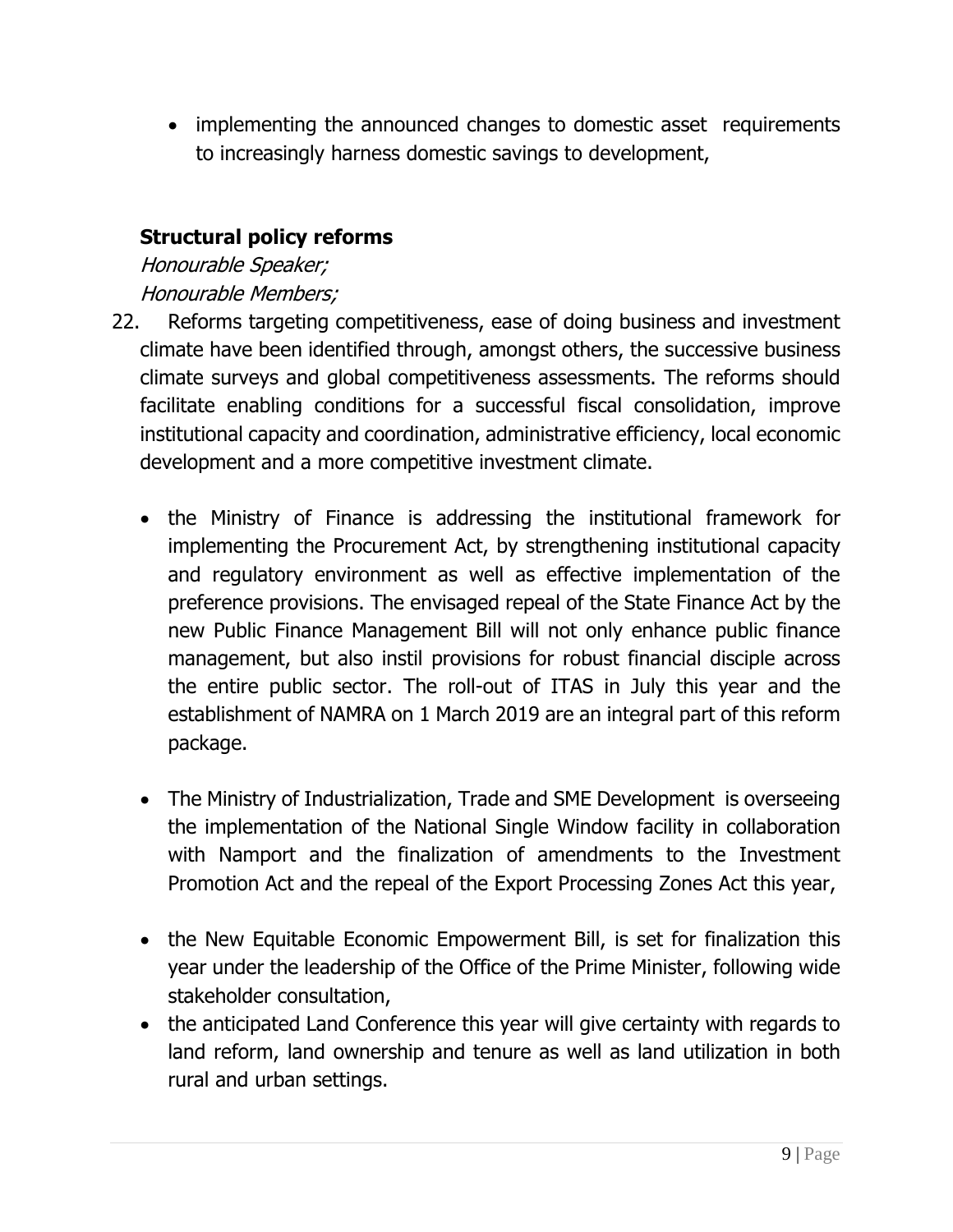- the public wage bill should be managed more effectively, with specific wage bill reduction target ratios set for realization over the MTEF.
- Public Enterprises reforms are indispensable to the realisation of a successful fiscal consolidation measures. Perpetual bail out of the public enterprises, especially those in the economic, financial and commercial sectors is unsustainable and should be reined in.

# **What does this Budget offer?**

# Honourable Speaker,

# Honourable members,

- 23. The FY2018/19 budget provides a three-pronged set of fiscal policy actions.
- 24. First, the budget policy stance proposes continued reduction in the budget deficit, in line with the medium-term fiscal consolidation policy stance.
- 25. Second, it provides for a growth stimulus package, centred on industrial development and logistics hub capital investment program and SME and entrepreneurship support initiatives.
- 26. Third, it proposes tax policy changes which generate about N\$500 million annually in additional revenue to support the implementation of the fiscal adjustment phase.
- 27. Taken together, the budget:
	- proposes to reduce the budget deficit as a proportion of GDP as a lever for stabilizing growth in public debt,
	- reduces the proportion of non-core expenditure to curb wastage and enhance allocative efficiency,
	- scales-up the development budget allocation by 30.0 percent, with greater impetus to economic growth and the completion of current phases of ongoing large capital projects,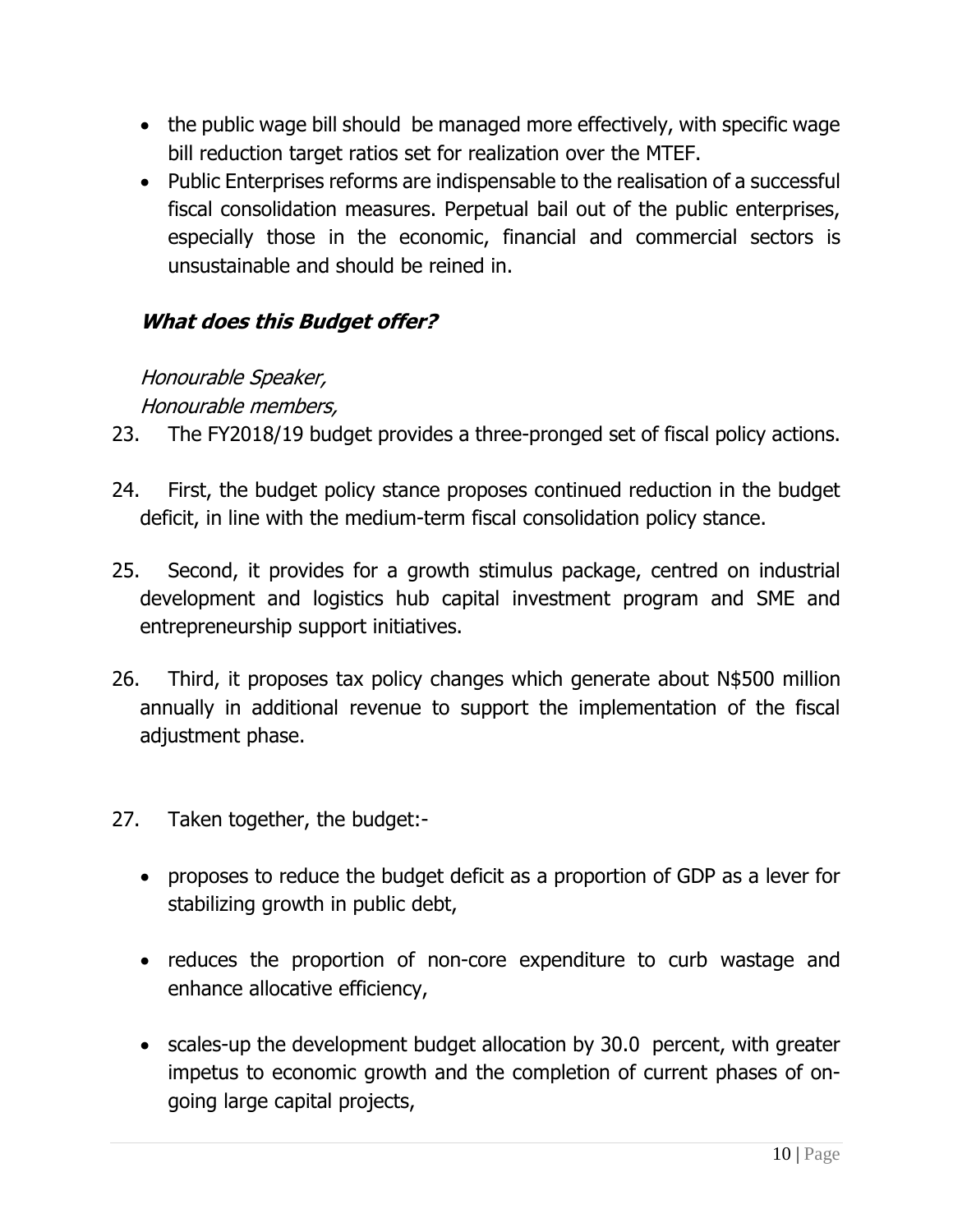- introduces a ring-fenced project financing growth stimulus package for industrial development and logistics hub infrastructure investment,
- provides increasing budgetary allocations to social sectors to guard against reversals and enhance access to affordable and reliable public services, and
- further strengthens allocations to social safety nets to maintain coverage of qualifying beneficiaries and maintaining the grants in real terms.

### **Macro-fiscal Developments and Medium Term Outlook**

#### Honourable Speaker,

- 28. Before I proceed to the FY2018/19 Appropriation Bill and the specific budget policy proposals, allow me to provide the economic, financial and fiscal context in which this budget and MTEF will be implemented.
- 29. On account of the negative output rate for the first three consecutive quarters of 2017 estimated in the Preliminary Quarterly National Accounts, real GDP growth for 2017 is estimated at a mild contraction of 0.4 percent.
- 30. This was mainly on account of reduced public spending, contractions in investment and consumption demand as large capital projects reached completion stage or slowed and weak credit extension to the private sector amidst subdued economic activity.
- 31. On the supply side, growth in secondary and tertiary industries paused in 2017 as a result of contractionary pressures in the construction; Wholesale and Retail Trade and Real Estates sectors..
- 32. For 2018, growth is estimated to have returned to positive rates at about 1.2 percent and 2.1 percent for 2019. Over the MTEF economic activity rate is projected to average 3.1 percent, underpinned by robust export growth most especially from mining output, improvements in private and public investment as well as other components of final demand.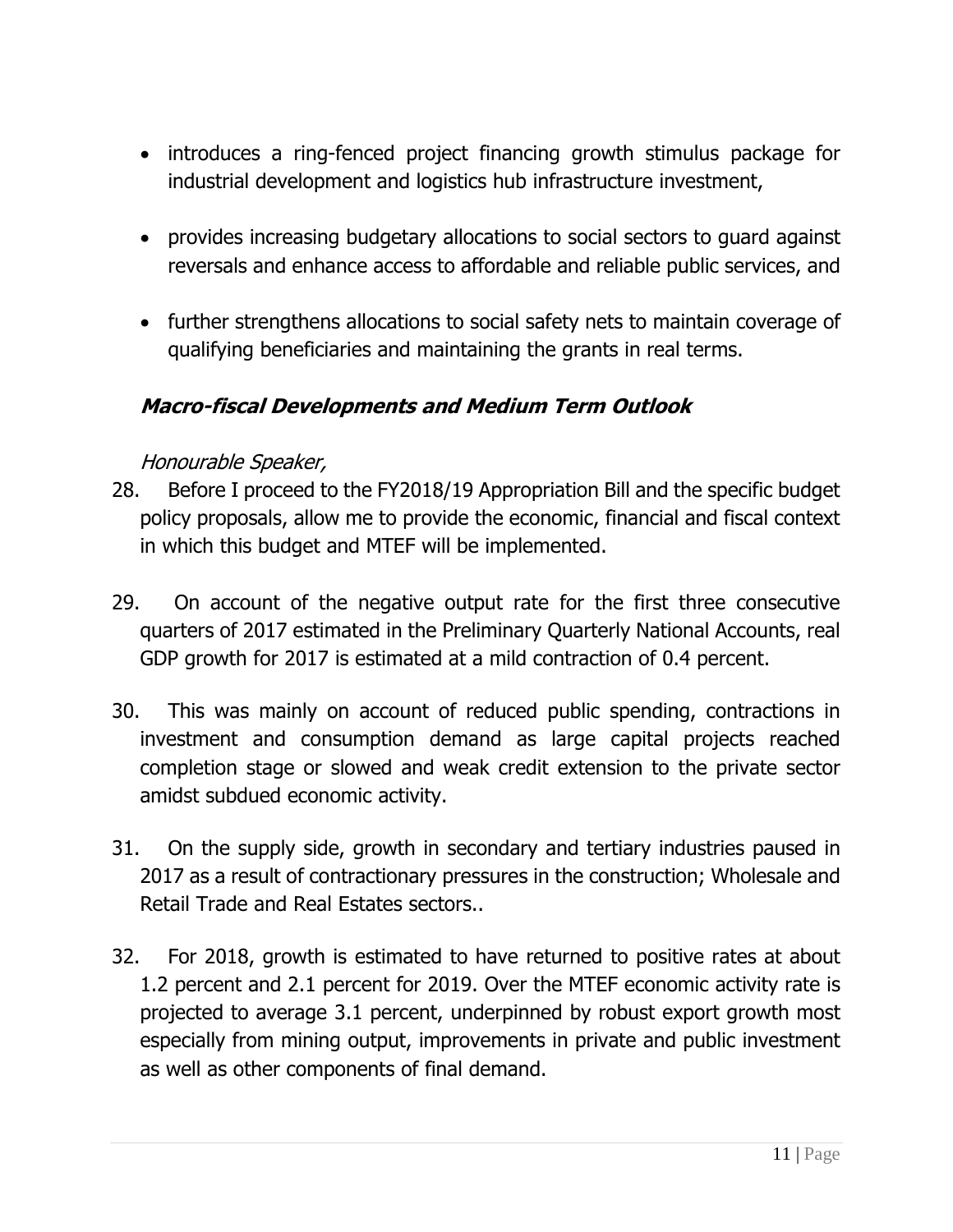- 33. Recovery is expected to be led by increased activity in the mining sector on account of better commodity prices. While commodity prices have improved, the weak rain conditions this year threaten to slow the pace of continued better recovery in this sector since 2017. Thirdly, the easing of recessionary pressures in the construction industry and key sectors in the tertiary industry services sector comes to bear over the MTEF. Climate change is certain and comes with associated costs, requiring us to implement environmental fiscal reforms. Accessing the Global Climate Fund is a priority.
- 34. However, this growth outlook is generally too weak to support robust expansion of per capita incomes and requires supportive policy interventions going forward to reinvigorate the pace and quality of growth. Timely interventions set out in this budget and an improved external environment offer an opportunity to lift the growth potential.
- 35. Growth for the global economy is estimated at 3.7 percent in 2017, compared to 3.2 percent recorded in 2016 and it is projected to increase further by 3.9 percent over the medium-term, with notable better performance in Advanced Economies of the Euro Zone, the United States, Asia and some of the Emerging Markets Economies.
- 36. Growth for the Sub-Saharan African region is estimated at 2.7 percent in 2017, 3.3 percent in 2018 and 3.5 percent in 2019, thanks to improving commodity prices and external demand.
- 37. Closer to home, the South African economy is projected to benefit from greater policy certainty of latest developments, with growth projected to gather pace from 1.0 percent in 2017 and average around 1.8 percent in the mediumterm, while growth for the Angolan economy is expected to benefit from the continued recovery of oil price, with growth estimated at around 1.6 percent.

# **Monetary Policy and External Sector**

38. Monetary policy has remained largely accommodative. The Repo Rate cut by 0.25 basis points to 6.75 since July 2017 is maintained in support of domestic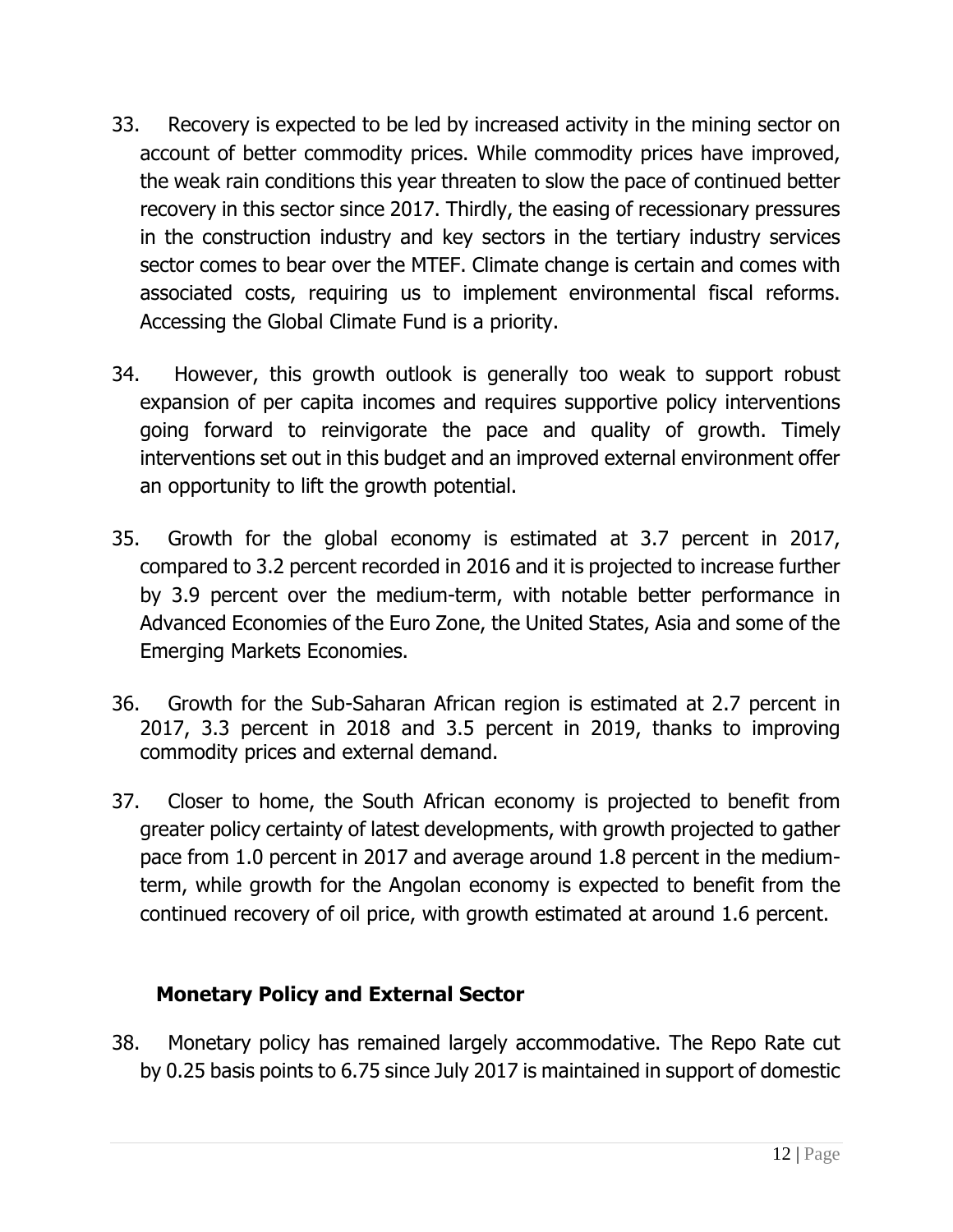demand conditions, the policy parity and currency peg with the South African Rand, amidst relatively low and falling inflation levels.

- 39. Inflation has been on a downward trend, slowing from 6.7 percent in 2016 through 6.2 percent in 2017 to 3.6 percent by January 2018, amidst weak domestic demand and a stronger currency.
- 40. Other macroeconomic fundamentals have recorded improvements since 2016. The merchandise trade balance has reduced by 51.6 percent from N\$17.6 billion during the second half of 2016 to N\$8.5 billion during the second half of 2017, thanks to increased exports. Similarly, the current account deficit has narrowed to about 1 percent of GDP, and international reserves have firmed up to 4.7 months of import cover by the end of 2017.

# **Fiscal Policy Developments**

# Honourable Speaker,

- 41. The FY2017/18 Mid-Year Budget Review gave an account of the fiscal outturns in respect of the previous year and estimates for FY2017/18. The Appropriation Amendment Bill, 2017 provided for an additional budget of N\$4.1 billion, equivalent to 6.5 percent of appropriated expenditure of which N\$2.2 billion was for the settlement of outstanding spending arrears.
- 42. The Medium-Term Budget Policy Statement revised revenue for FY2017/18 upward by about ½ percentage point, from N\$56.4 billion to N\$56.7 billion on account of the estimated better collection. This outturn marks 11.5 percent growth from N\$50.8 billion collected in FY2016/17, mainly due to better SACU receipts at that point in time and growth in some of the domestic revenue streams.
- 43. By the end of February 2018, the preliminary revenue outturn for FY2017/18 stood at N\$52.4 billion, reflecting a collection rate of 92.3 percent of the revised target of N\$ 56.7 billion, against the historical average of 89.0 percent collection rate. Against this backdrop, the revenue outturn is further revised to N\$56.8 billion or some 1 percent better than the original budget. A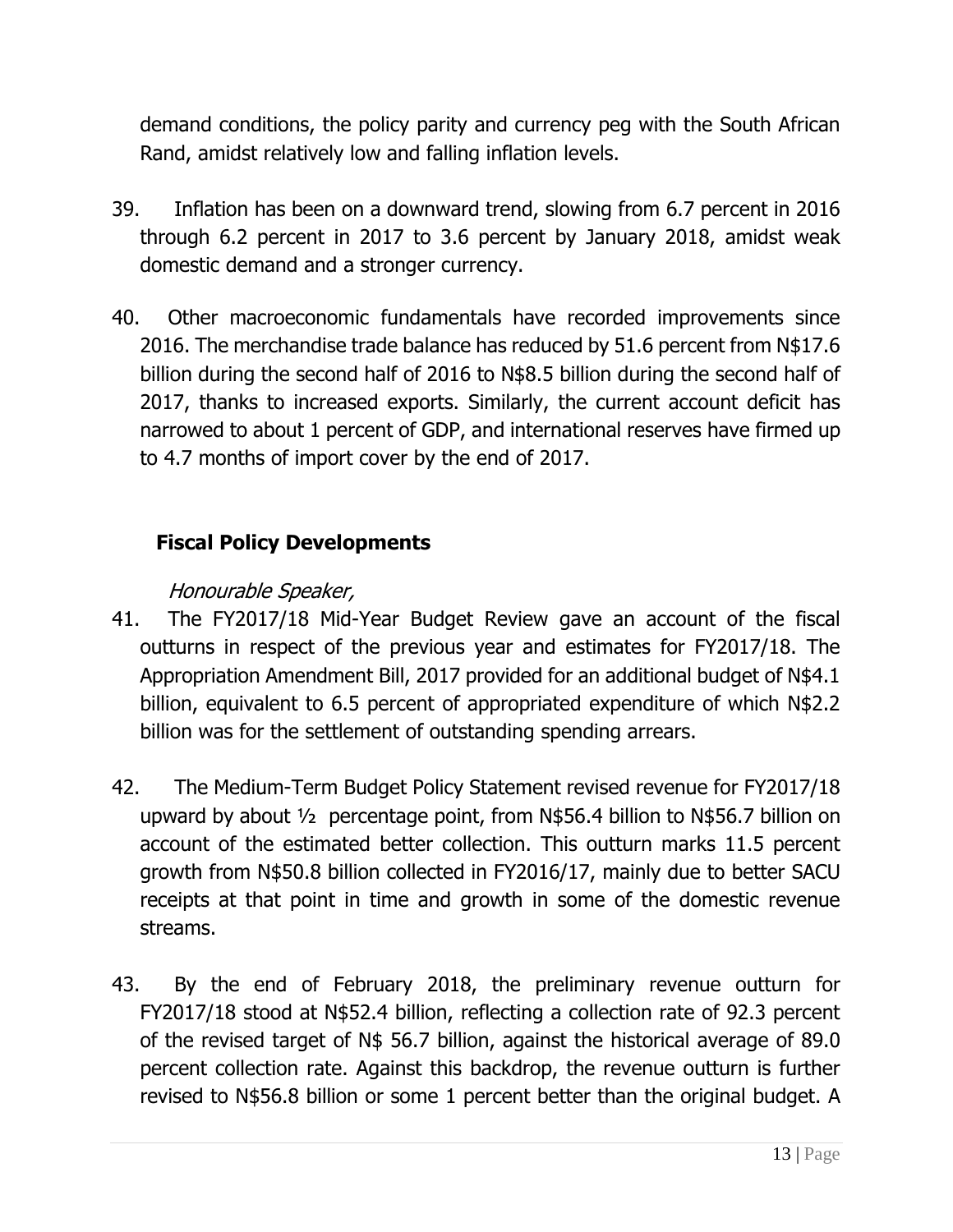total of N\$ 972.02 million was collected from the recovery of outstanding tax arrears through the Tax Arrear Recovery Incentive Program initiated last year.

- 44. The moderate improvement in revenue collection is attributed to better performance of domestic tax revenue, particularly individual income tax and company tax from non-mining and other mining activities as well as the buoyancy arising from tax administration reforms.
- 45. For FY2018/19, total revenue is estimated at N\$56.70 billion, about 1.3 percent decline from the estimated outturn for 2017/18, due to the decline in SACU revenue and the slowdown in diamond corporate tax and related income as a result of operational factors. Over the MTEF, revenue growth is projected to average 3.4 percent, at N\$57.7 billion in FY2019/20 to reach N\$61.3 billion by FY2020/21.
- 46. As a proportion of GDP, total revenue is estimated to moderate to 30.7 percent in FY2018/19 from 33.0 percent in FY2017/18 and average around 30.0 percent over the MTEF mainly on account of the expected decline in SACU receipts.
- 47. The most significant downside risks to revenue regards SACU receipts, which are projected to decline sharply by a cumulative of 18 percent during the next two years. As such, domestic replacement revenue, combined with increased tax administration effort is necessary to mitigate revenue volatility and support the budget implementation.

# **Expenditure, budget deficit and debt**

- 48. The revised expenditure of N\$66.5 billion for FY2017/18 comprised 3.5 percent once-off increase in original budgeted expenditure to correct for spending arrears from the previous year. This was a 6.9 percent increase from N\$62.2 billion actual spending during FY2016/17.
- 49. By the end of February 2018, the preliminary expenditure outturn is recorded at N\$58.2 billion, reflecting an execution rate of 87.4 percent. Noninterest operational expenditure outturn is estimated at 87.7 percent (N\$48.6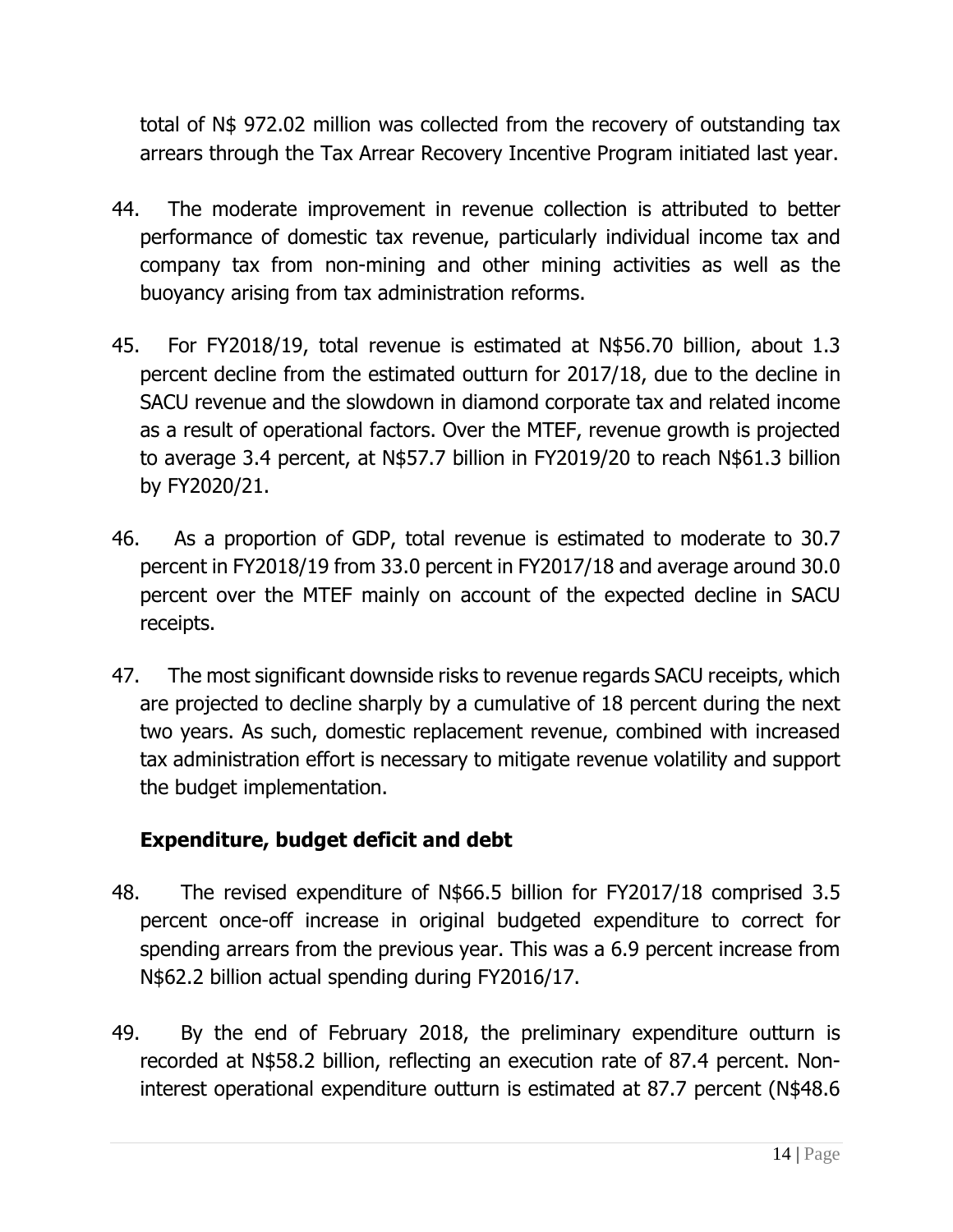billion), while the development budget expenditure outturn is approximately 64.1 percent (N\$4.04 billion) over the same calendar.

- 50. The low spending rate for the development budget is of particular concern, with opportunity cost of foregone benefit to the economy. Measures to address the structural and administrative constraints for effective implementation of development projects are critical for the FY2018/19 budget and over the MTEF.
- 51. Based on the patterns of revenue and expenditure outturn, the budget deficit for FY2017/18 is estimated at 5.4 percent, in line with the Mid-Year Review.
- 52. The total debt stock for FY2017/18 is estimated at N\$74.5 billion, equivalent to 43.3 percent of GDP, relative to the national threshold of 35 percent, and an increase from 42.6 percent in FY2016/17. Debt servicing cost stood at 8.8 percent of revenue, compared to 8.6 percent in FY2016/17, compared to the threshold of 10 percent of revenue. Contingent liabilities as a percent of GDP stood at 7.5 percent, seen against the target of 10 percent.
- 53. This outturn on fiscal targets underscores the materiality of a consistent fiscal consolidation program and its accompanying intervention measures for growth, revenue mobilization, the curbing of wastage and upholding financial discipline across O/M/As.

# **FY2018/19 Budget, Medium-term Expenditure Outlook and Fiscal Policy Stance for the MTEF**

Honourable Speaker; Honourable Members; Fellow Namibians;

54. Against the backdrop of the current conjuncture of subdued growth outlook and in pursuit of a people-centred sustainable development agenda for inclusive growth, jobs and erosion of poverty and inequalities, I table before you the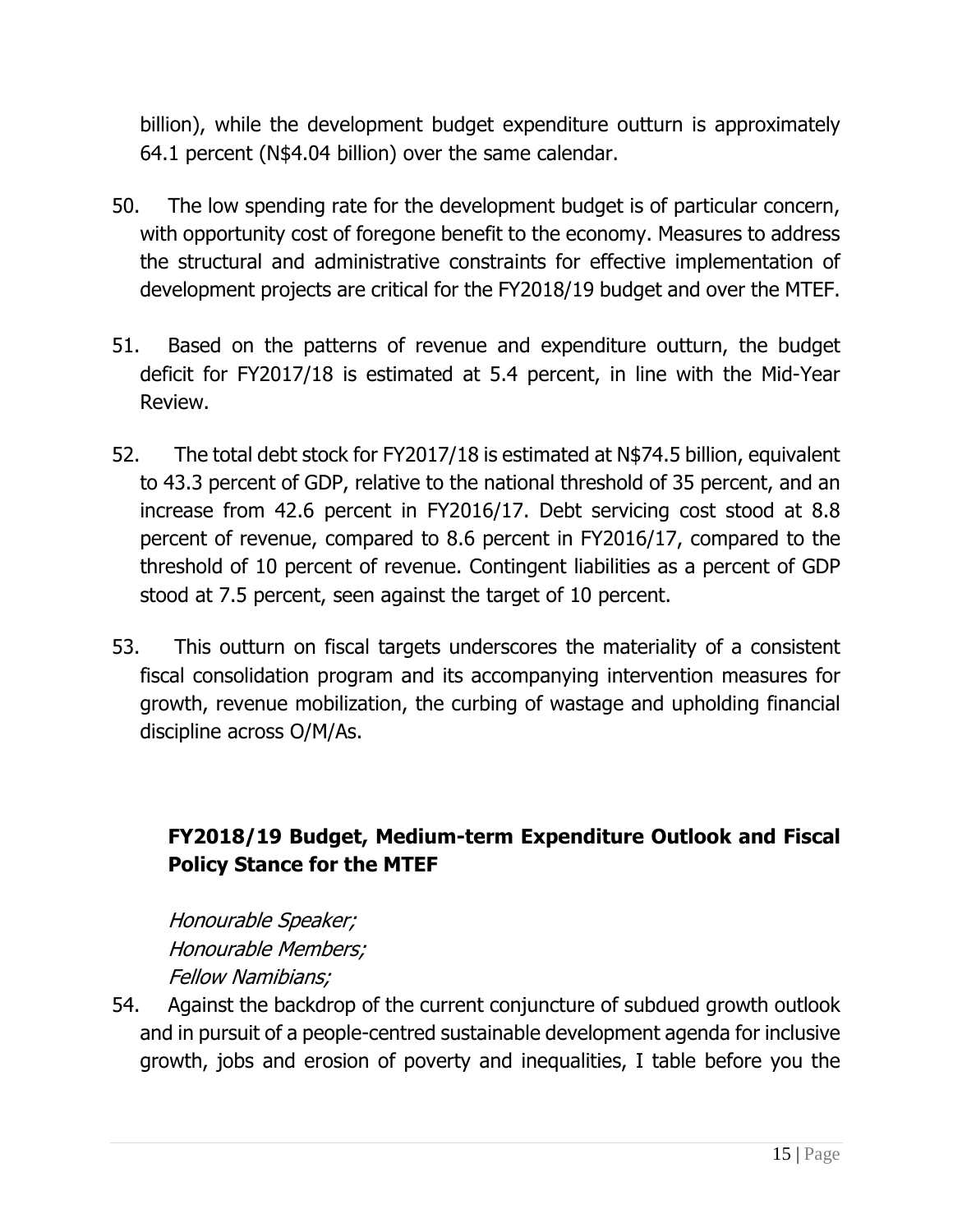FY2018/19 budget, amounting to N\$65.0 billion. This budget represents a reduction of 2.3 percent from the FY2017/18 revised budget.

- 55. While reducing total expenditure this budget proposes to increase the size of the revised development budget from N\$5.6 billion in FY2017/18 to N\$7.3 billion and reach N\$8.2 billion by FY2020/21. As a share of total non-interest expenditure, the development budget increases from 10.2 percent in FY2017/18 to 12.5 percent in FY2018/19 and reach 13.7 percent by FY2020/21. The amount of the capital expenditure is greatly enhanced by the off-budget project financing, comprising of:-
	- AfDB project financing loan, amounting to N\$4 billion over the next two years to fund agricultural mechanization, road and rail infrastructure and schools renovation program Economic Governance and Competitiveness Support Program,
	- Industrial and logistics hub infrastructure growth stimulus amounting to N\$10 – N\$15 billion over the next five years to be funded through bilateral concessional loan arrangements,
	- Water infrastructure development amounting to EUR 40 million or some N\$590 million, to be funded by KfW,
	- In addition, further capital injections for infrastructure development are made through specific Public Enterprises and PPP arrangements:
		- o Road infrastructure maintenance and rehabilitation amounting to about N\$13 billion over the next five years, to be funded through the Road Fund Administration, and project financing in the power and water sectors by Nampower and Namwater as well as PPP investments in public infrastructure,
- 56. Extra-budgetary expenditure is pursued by taking into consideration debt sustainability objectives, the associated fiscal risks and the efficiency such direct project financing provides.
- 57. In the context of the projected low private sector investment outlays and the need to provide for the enabling infrastructure, the envisaged public capital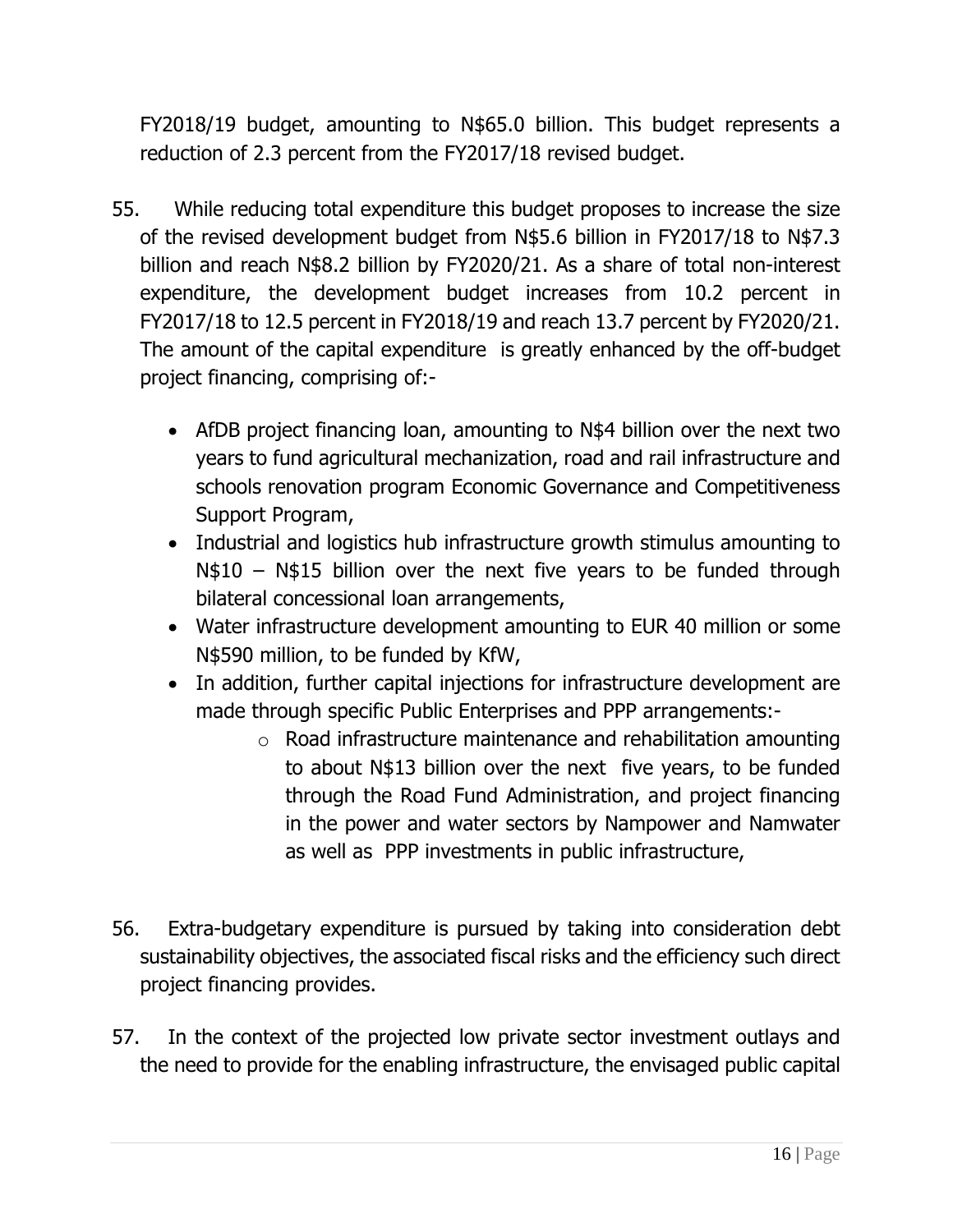spending will catalyze growth opportunities and address some of the supply side barriers, with financing ring-fenced for productive capital investment.

- 58. Total non-interest operational expenditure for FY2018/19 is proposed at N\$51.2 billion, compared to N\$55.4 billion in FY2017/18, increasing to N\$51.4 billion by FY2020/21.
- 59. Interest payments, amounts to N\$5.7 billion or 11.5 percent of revenue in FY2018/19 and hover around 11.4 percent of revenue over the MTEF, reflecting the increasing financing obligations for the budget deficit and project financing obligations.

### Honourable Speaker

- 60. Total expenditure over the MTEF is projected to increase by an average of only 1.2 percent on account of expenditure containment measures and the moratorium on new non-productive expenditure items. In this regard, aggregate expenditure levels increase from N\$65.0 billion in FY2018/19, N\$65.7 billion in respect of FY2019/20 and N\$66.3 billion by FY2020/21. As a proportion of GDP, total expenditure is projected to continue declining, from 38.4 percent in FY2017/18 to 35.2 percent in FY2018/19 and hover around 32.8 percent on average over the MTEF.
- 61. Marked reduction in non-core expenditure items has been realized since the adoption of targeted consolidation measures in FY2015/16. Total spending on Subsistence and Travel Allowance, for instance, has reduced by a cumulative 62.3 percent over the past three years, from N\$634.3 million in FY2015/16 to N\$221.8 million allocation in FY2018/19. I welcome the administrative cost saving measures instituted by the Office the Prime Minister to curb wastage and unnecessary expenditure.
- 62. In respect of transfers to Public Enterprises, the transfers have reduced by an average of 20 percent since FY2016/17, reducing from N\$7.4 billion to N\$6 billion in FY2016/17 and further to N\$4 billion by FY2017/18.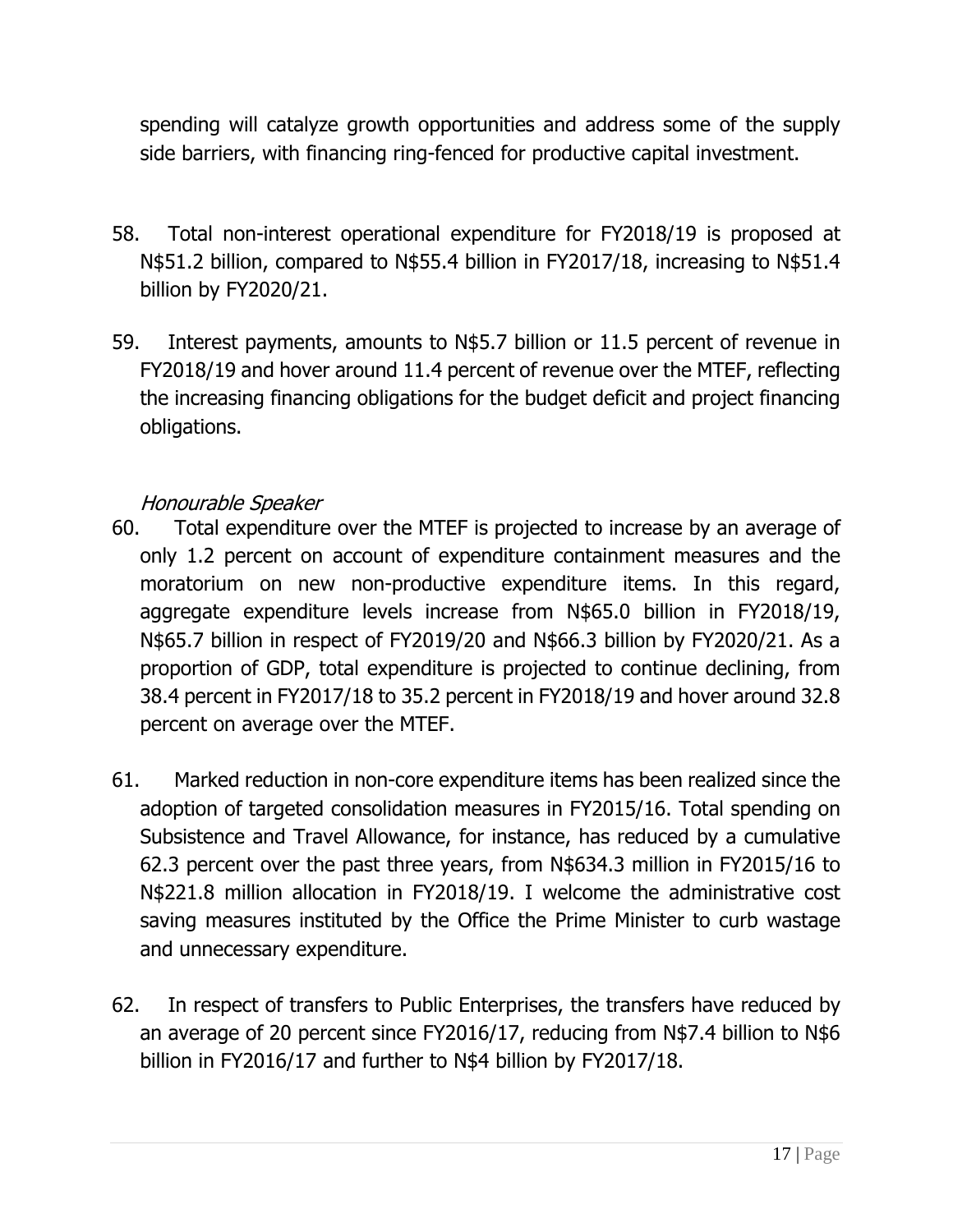- 63. The budget deficit is estimated at 4.5 percent of GDP in FY2018/19, from 5.4 percent in FY2017/18 and average around 3.6 percent over the MTEF.
- 64. The deficit will be financed through a combination of domestic financing instruments and AfDB operational budget support.
- 65. By considering overall financing requirements, the total debt stock is estimated at N\$84.6 billion or 45.8 percent of GDP in FY2018/19. Over the MTEF, total debt is projected to stabilize at 46.5 percent and average around 46.1 percent.
- 66. The fiscal policy stance for the next MTEF is to retain the fiscal consolidation stance to safeguard macroeconomic stability and fiscal sustainability, providing fiscal policy support for inclusive economic growth interventions and the achievement of socio-economic development objectives set out in the Harambee Prosperity Plan, NDP5 and Vision 2030.
- 67. Thus, during the next MTEF Government will:
	- maintain <sup>a</sup> balanced fiscal consolidation policy, with the objective of stabilizing the growth in public debt over the medium to long-term, while maintaining the growth-friendliness and social development objectives of fiscal policy,
	- reduce the budget deficit from 5.4 percent of GDP in FY2017/18 to about 4.5 percent in FY2019/20 and average around 3.3 percent of GDP over the MTEF,
	- stabilise the growth of Government debt at 46.0 percent of GDP through <sup>a</sup> gradual reduction in the budget deficit and debt amortization program, and
	- implement revenue-raising tax policy changes and alternative forms of financing, particularly PPPs and structural policy reforms to support the implementation of the fiscal consolidation program, while keeping fiscal risks in check.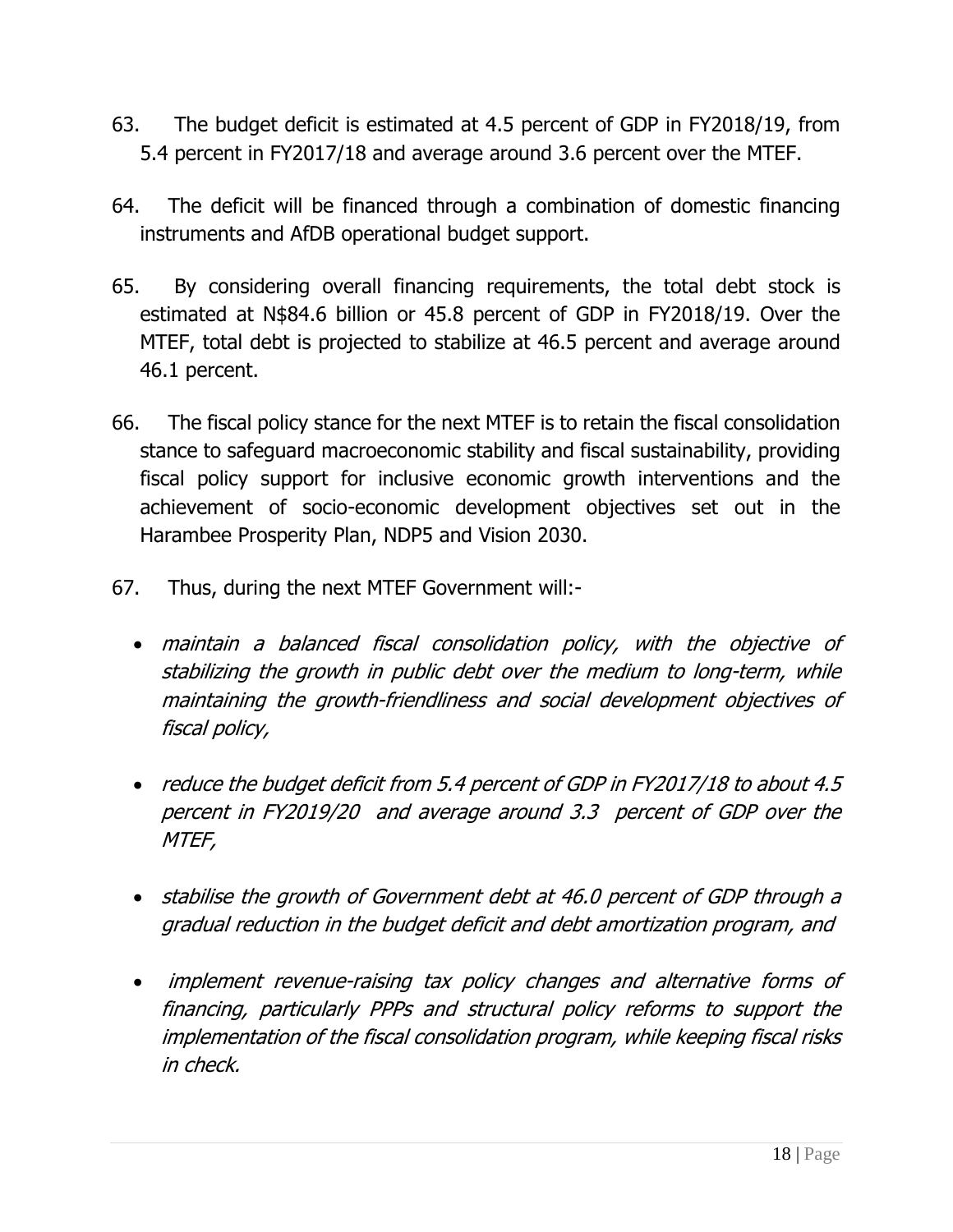# Honourable Speaker, Honourable Members,

68. To enhance the contribution of fiscal policy to the economy and social transformation requires a coherent set of intervention measures, comprising an integrated compact of expenditure-based measures, dependent structural policy reforms and revenue-based measures as an integrated means of implementation of a successful fiscal consolidation..

#### 69. In respect of **expenditure-based** measures,

- non-core expenditure will be kept at the minimum level to support continuation of frontline services across all O/M/As, with the moratorium on construction of new office blocks holding firm over the MTEF. To date non-core operational spending has been reduced by about 73 percent since FY2015/16, which allowed for redirecting resources to productive expenditure and the development budget. These measures needs to be extended to the entire public sector across public enterprises and subnational governments,
- transfers to Public Enterprises are to be targeted at specific productive expenditure programmes and the perpetual bail-out cannot continue ad infinitum. In efficient and unsustainable enterprises should be shed in part or entirety. An assessment of the viability and the business model of many Public Enterprises needs to be carried out and a plan of action designed on how best the State can realize net economic gains from its instead of net losses as at present,
- at 50 percent of revenue, Namibia's public sector wage bill is one of the highest in the world and it is driven by the size of personnel and above inflation wage adjustments. Such high ratio of wage expenditure crowds out other operational activities and has become increasaingly unsustainable. Effective measures should be instituted to reduce the wage bill and wage related expenditures in partnership with all social partners. Measures will be instituted at Vote level to bring down the share of the wage bill from 16 percent of GDP to about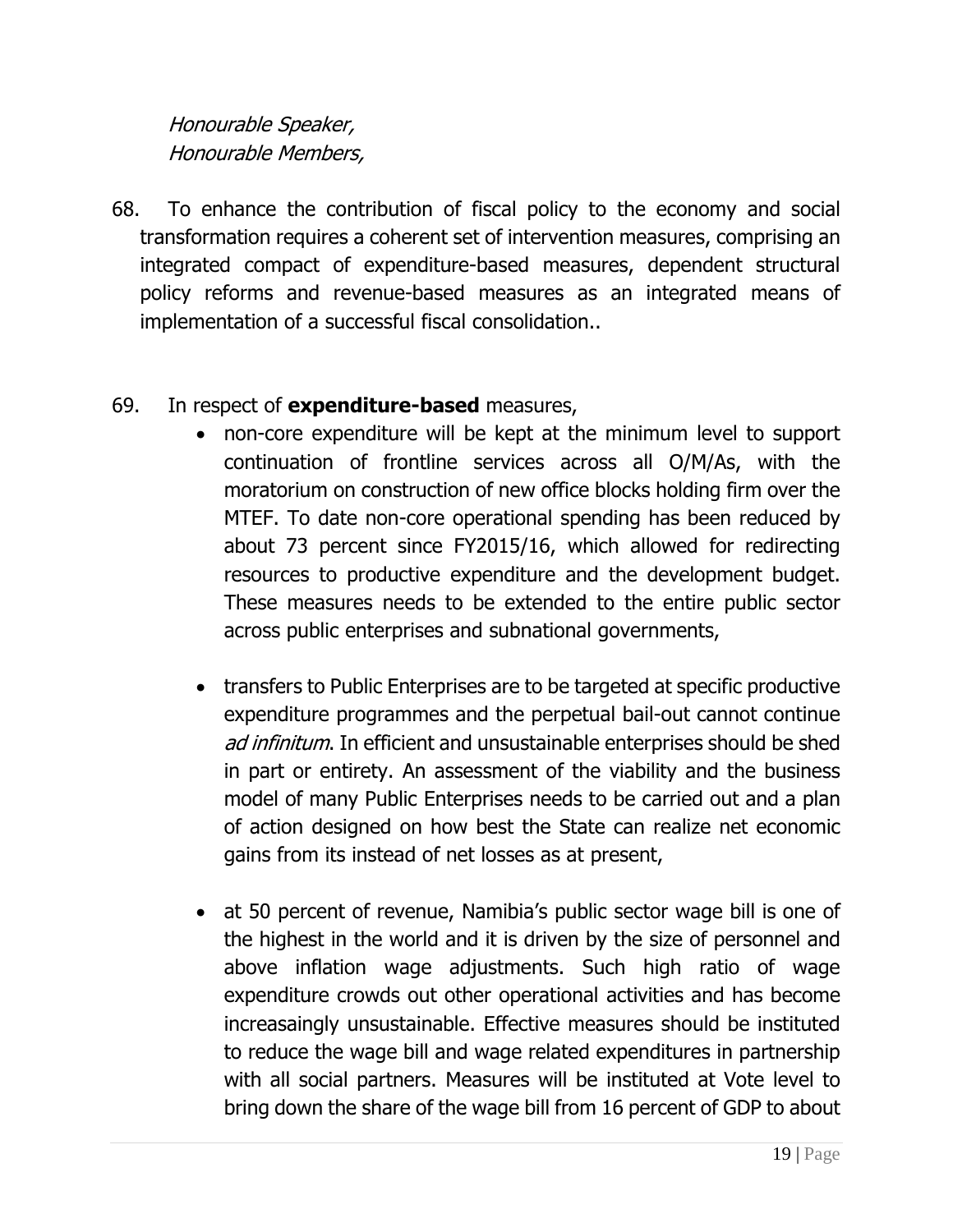12 percent of GDP over the next five years through a combination of natural attrition, lower-than-CPI wage adjustments and vacancy replacement rule. These measures need to be extended to the public service sector, especially those which perpetually depend on Government budgetary transfers,

- In addition to project financing, more growth enhancing allocation will be directed to support SME development and industrialization intervention strategies. The specific interventions entail the implementation of SME Financing Strategy, equity ownership in the planned Peugeot Car Assembly Plant in Walvis Bay and land servicing programmes,
- 70. Alongside expenditure-based measures, there are key **structural policy reforms** which are are critical in their contribution to economic activity, reinforcing the impact of fiscal policy and contributing to the successful implementation of the fiscal consolidation measures. These entail:-
	- addressing the institutional and administrative bottlenecks for the smooth implementation of the Public Procurement Act, promoting the ease of paying tax through timely roll-out of ITAS and institutional transformation to establish the Revenue Agency under the leadership of the Ministry of Finance,
	- improving overall national investment climate and competitiveness through finalization and tabling of the Investment Promotion Act, operationalization of the National Single Window facility and repeal of the Export Processing Zone Act under the ambit of the Ministry of Trade Industrialization and SME Development,
	- finalizing and tabling of the NEEEF Bill to promote real economic empowerment and provide policy certainty,
	- establishing the central registry for the social safety net system and instituting measures to address double-dipping, generosity and targeting of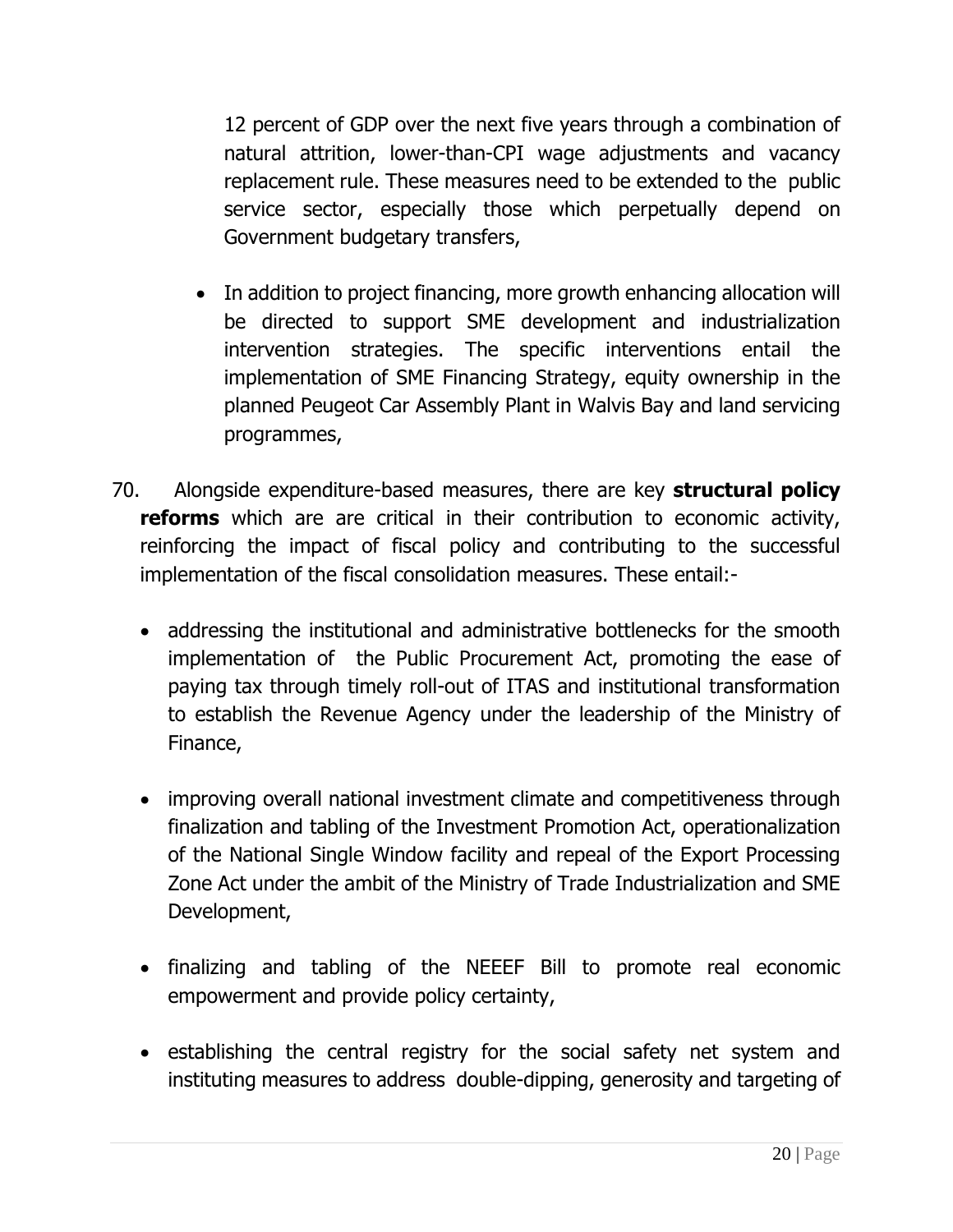the current system under the leadership of the Office of the Prime Minister and Ministry of Poverty Eradication and Social Welfare,

- improving internal efficiency and quality of basic educational outcomes and spending efficiencies and progressivity of spending on tertiary education,
- implementing options for public asset management and utilization, based on the public asset management Policy approved by Cabinet last year, and
- utilizing Public, Private Partnership arrangements and creating a conducive environment for leveraging private capital in the development of infrastructure and the provision of services,
- further deepening the performance management system where office bearers and officials must account and kept accountable for their performance targets,
- fiscal discipline in public entities, that is in all O/M/As, in local and regional authorities and in Public Enterprises must be enforced.

# **Tax Policy, Revenue enhancement and Tax Administration Reforms**

#### Honourable Speaker,

- 71. Let me now turn to tax policy, customs and excise and tax administration changes. "
- 72. Joseph Stiglitz is very correct when he says: "The laws of normal economics dictate that lower taxes combined with increased spending will lead to bigger deficits." The successful implementation of the fiscal adjustment and placing the economy on a firm inclusive growth trajectory needs to be funded.
- 73. In this respect, I wish to propose the following tax policy changes:
	- phasing out the preferential tax treatment that is only granted to some existing manufacturers to achieve equity and equal treatment of all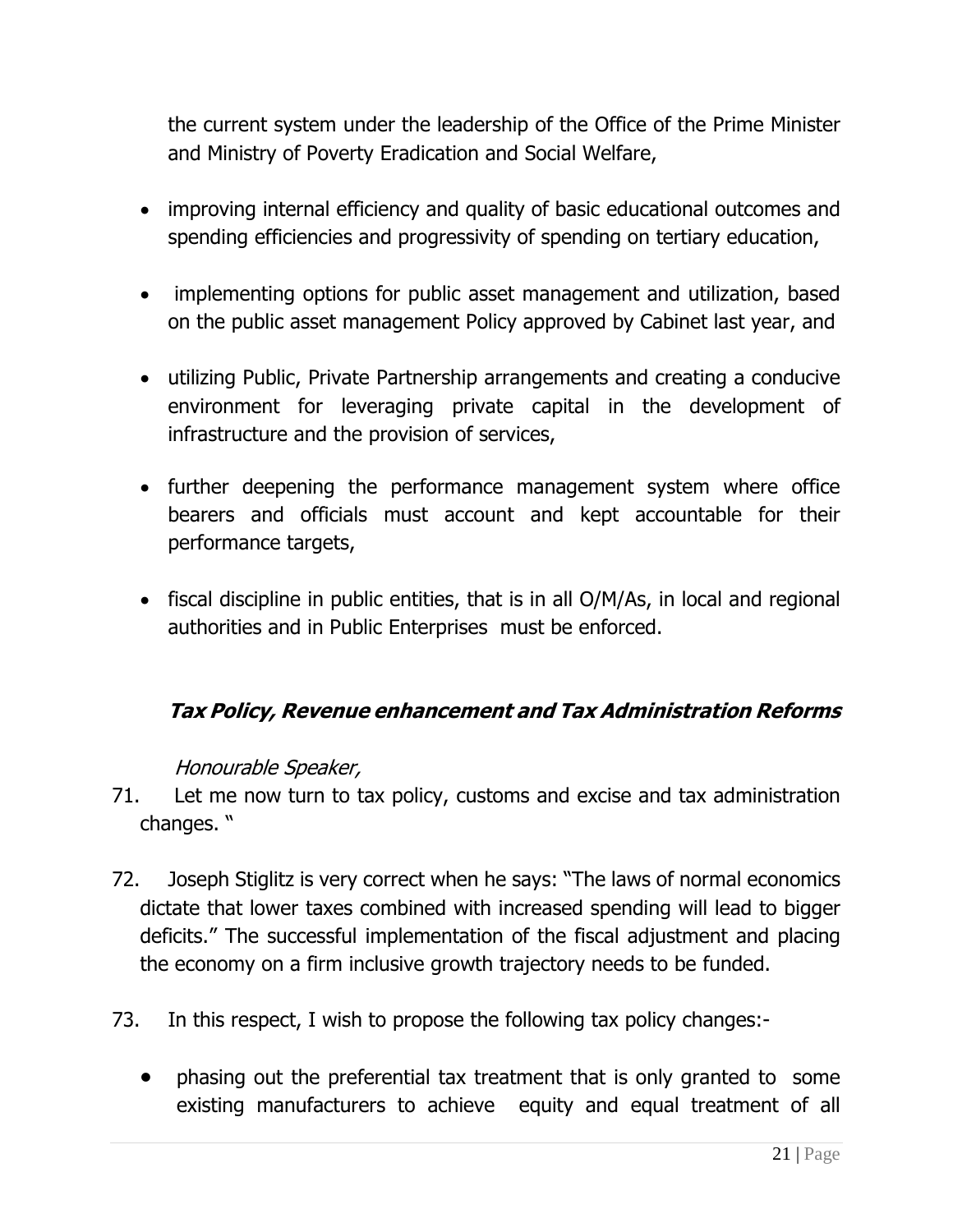operators. As an intervention to encourage business development and job creation, support instruments for SMEs and start-ups will be introduced and developed over the MTEF,

- repealing the Export Processing Zone Act and introduce the Special Economic Zones, with a sunset clause for current operators with the EPZ status,
- re-adjust the current tax brackets for Individual Income Tax, reduce the lower bracket tax rate from 18 percent to 17 percent and introduce new tax rates of 39 percent and 40 percent for individuals earning over N\$1.5 million and N\$2.5 million respectively. This proposal seeks to relieve the low income earners and reinforce the progressivity of the tax system,
- introduce a 10 percent dividend tax for dividends paid to residents to enhance the fairness of the tax system,
- abolish the current practice of a conduit (flow through) principle in the taxation of trusts to harmonize the taxation of trusts in line with regional economies,
- subject income derived from commercial activities by charitable, religious, educational and other types of institutions under Section 16 of the Income Tax Act to normal corporate tax. Such institutions will be required to register as taxpayers and file annual income tax returns,
- deepen the current hybrid tax system by taxing all income earned from foreign sources. Namibian residents will have to declare such income in their annual tax returns,
- explore a profit tax of 37 percent on betting and gaming entities,
- introduce VAT on income of listed asset managers, and
- introduce VAT on proceeds on the sale of shares or membership in a company owning commercial immovable property.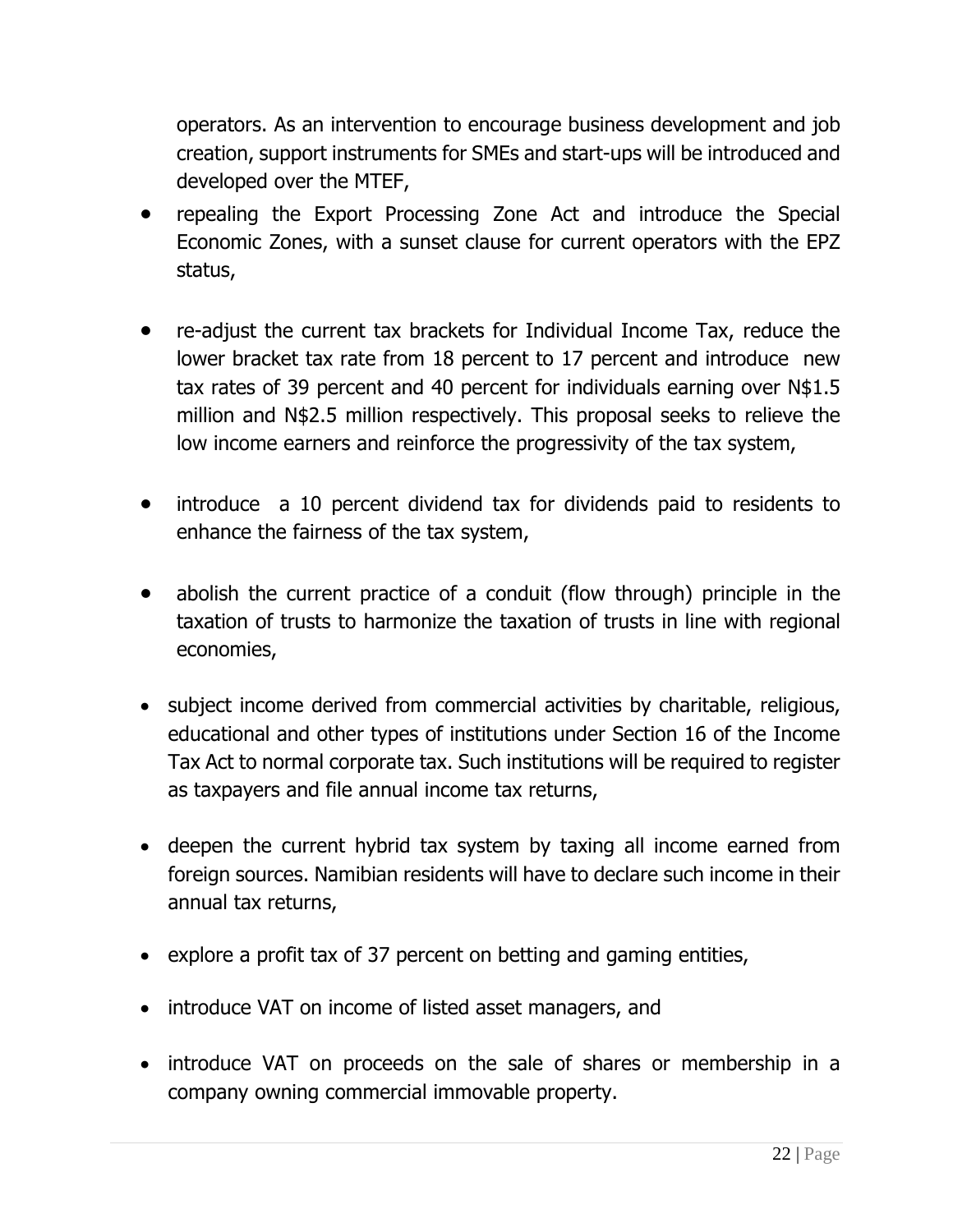- 74. The following excise levies and duties will also be introduced:-
	- increase the fuel levy by 25 cents per litre for all levied fuel products in terms of the Section 54 of the Customs and Excise Act,
	- expand coverage of export levy to include other specific agricultural, forestry and game products and other mining products currently not covered,
	- introduce additional 5 percent national "sin" tax on alcohol and tobacco products for national revenue purpose.

### Honourable Speaker,

75. In terms of the SACU Agreement and taking into account sales volumes and targets set for the total tax burdens on the respective excisable commodities, the following percentage increases have been agreed upon and will be intruded retrospectively with effect from 21 February 2018 as is required under the SACU Agreement, :-

| $\bullet$ | Malt beer                          | 10.0%  |
|-----------|------------------------------------|--------|
| $\bullet$ | Unfortified wine                   | 8.5%   |
|           | • Fortified wine                   | 6.0%   |
| $\bullet$ | Sparkling wine                     | 10.0 % |
| $\bullet$ | Ciders & alcoholic fruit beverages | 10.0 % |
| $\bullet$ | <b>Spirits</b>                     | 8.5%   |
| $\bullet$ | Cigarettes                         | 8.5%   |
| $\bullet$ | Cigarette tobacco                  | 8.5%   |
| $\bullet$ | Pipe tobacco                       | 8.5 %  |
|           | Cigars                             | 8.5%   |

76. These amended rates of duty are set out in more detail in the Taxation Proposal which I am tabling today in terms of section 65(1) of the Customs and Excise Act, 1998 and which will be deemed to have come into operation as from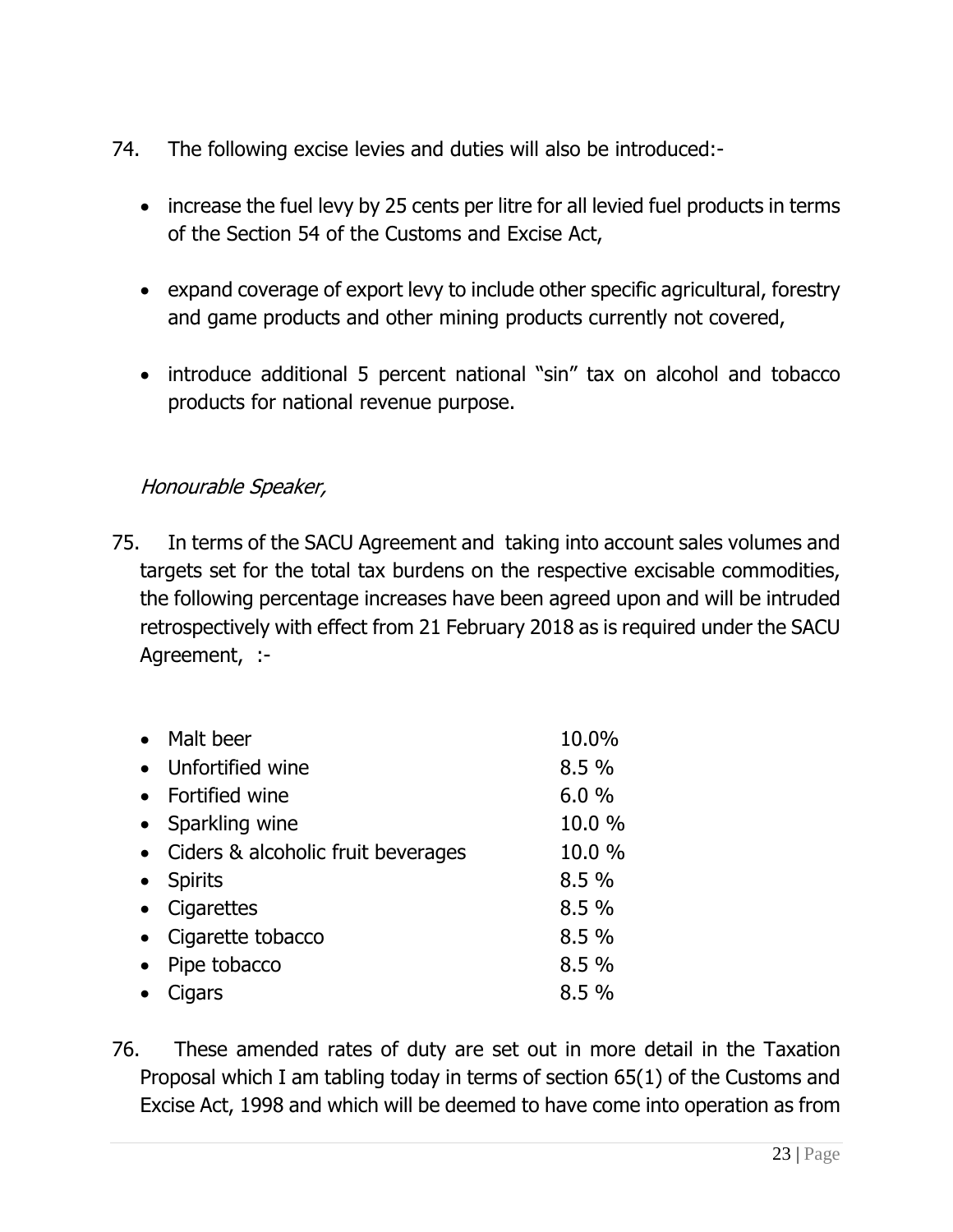midnight 21st February 2018. A Government Notice to this effect will be tabled in the National Assembly within the period prescribed in section 65(8) of the Act.

- 77. The tax proposals for national revenue purposes are anticipated to generate about N\$500 million. Income tax changes will come into effect in 2019 after drafting and tabling of the specific tax proposals. Excise duties will become effective upon the tabling and gazetting of the schedules.
- 78. Alongside these tax policy changes, key tax administration reforms will be implemented during the FY2018/19 and over the MTEF. Some of the main reforms are:-
	- Transitional arrangements for the establishment of the Namibia Revenue Agency by 1 March 2019,
	- Roll-out of the Integrated Tax System by July 2018,
	- developing guidelines and regulations to give effect to voluntary or forced registration of all small businesses that are currently not registered for tax purposes and to determine the rates payable by such businesses,
	- leveraging regional and international tax cooperation as a mechanism to enhance national technical capacity in various areas of tax administration, specifically in respect of transfer pricing, and
	- scaling-up the programme for targeted recovery of tax arrears for different categories of tax and non-tax revenues, after the expected lapsing of the Tax Arrears Recovery Program on 11 March 2018.

#### Honourable Speaker

79. It is an unfortunate error that Namibia has been classified by the European Union as a tax haven. Tax havens by their nature wield below average or zero tax rates and used as a conduit for transfer pricing. Multinational companies would tend to establish their principal office in tax haves to serve as conduits for transfer pricing and tax planning activities. We do not subscribe to the subjective classification of Namibia as a tax haven because we are not. We are now engaging the EU authorities and we trust that Namibia will be delisted.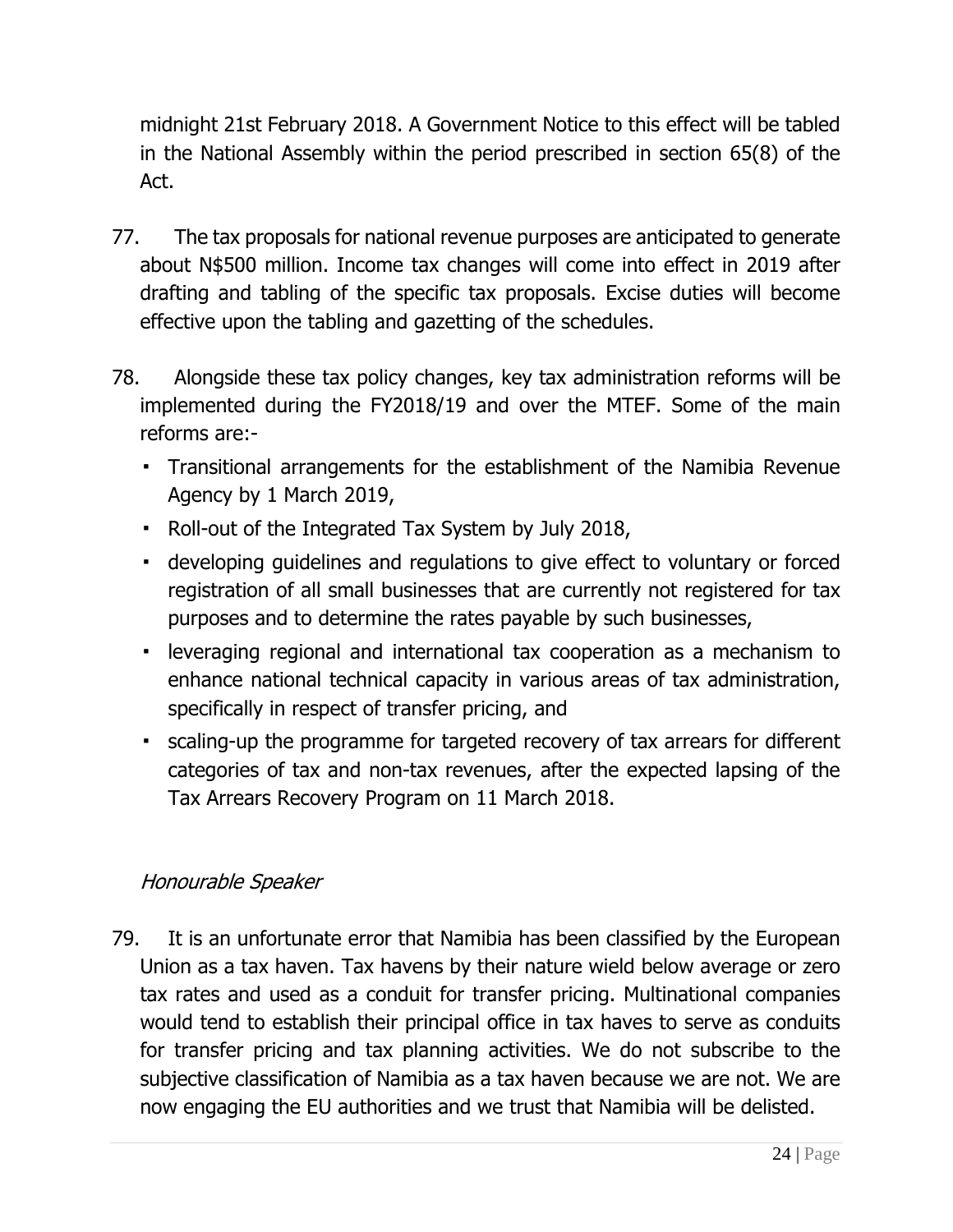80. In fact, Namibia as a resource-based economy is wary of the pervasive transfer pricing, illicit financial flows and misinvoicing prevalent on the African continent which leads to an estimated US\$50 billion illicit financial flows from the continent annually, based on the evidence from the African Union Report by Former President Thabo Mbeki Report. As a resource based economy and a transparent sovereign, Namibia stands to benefit from international tax cooperation and exchange of information for tax purposes.

# **The FY2018/19 Appropriation Bill**

Honourable Speaker, Honourable Members,

81. Let me now turn to the FY2018/19 Appropriation Bill and the resource allocations per sector.

### **Social Sectors**

- 82. Social sector takes up about half of the budget, with the share of the allocation standing at 49.2 percent and averaging around this level over the MTEF. This is in line with the historical share accorded to this sector. In dollar terms, this is N\$28.8 billion in FY2018/19 or N\$86.9 billion over the MTEF.
	- Basic Education receives N\$13.5 billion, 4.0 percent more than the revised allocation for FY2017/18. Over the MTEF, the allocation stands at N\$40.8 billion. The allocation of such a large resource envelop should contribute to commensurate better quality of outcomes. Based on an estimated learner population of 722, 000 learners, Namibia spends over N\$18,668 dollars per learner per year, or some US\$ 1,585 dollars, compared to the world average of US\$ 446.(Source UNESCO). This amount actually rises even higher than this, given the high failure rate annually. There is thus an urgent case for improving the quality of outcomes to justify the high investment rate as more money does not buy success.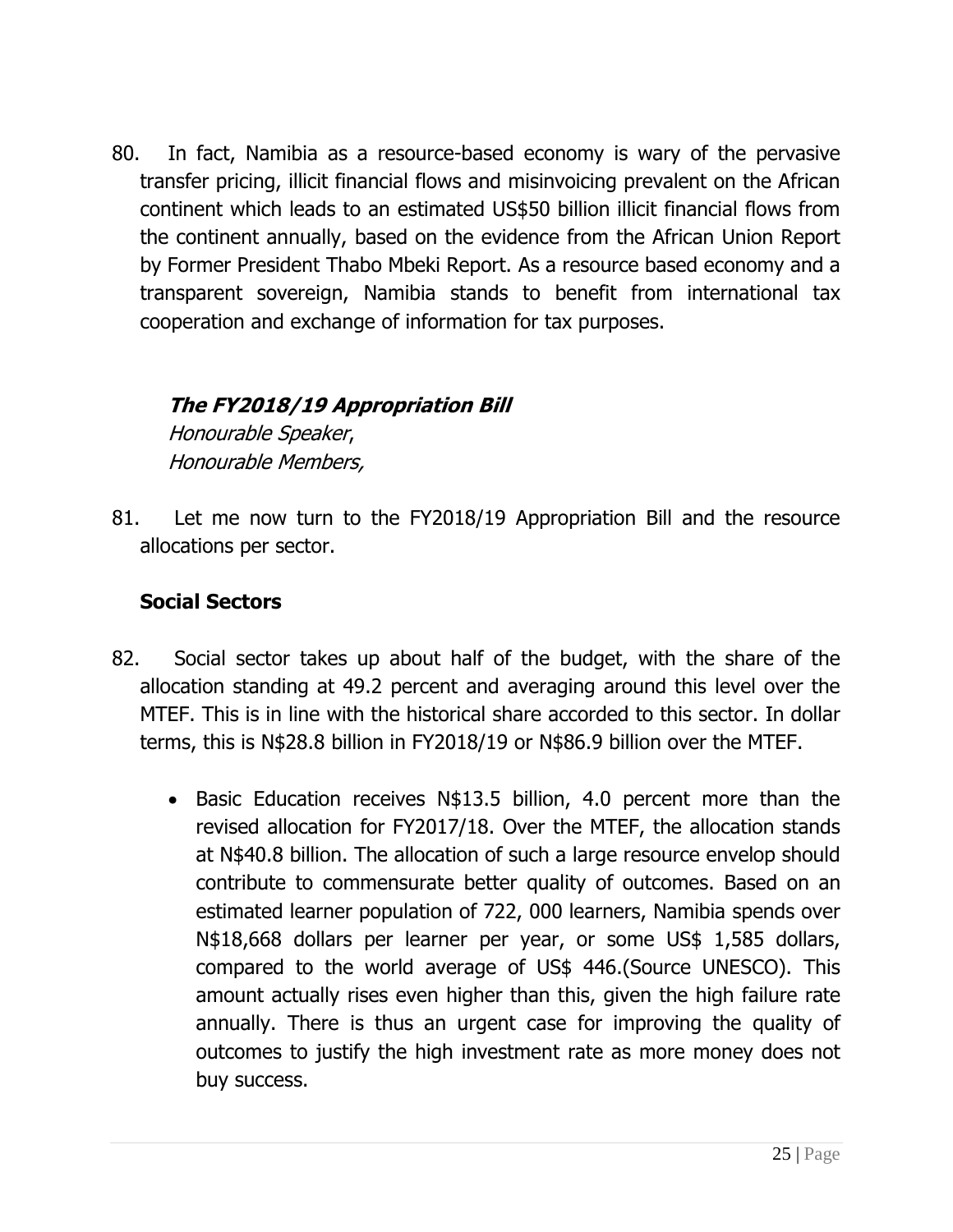- Higher Education, Training and Innovation receives N\$3.2 billion and about N\$9.8 billion over the MTEF. This entails, among others: -N\$960 million for UNAM, N\$600 million for NUST and N\$1.45 billion for NSFAF in respect of FY2018/19.
- Of total expenditure this year 28.5 % goes to education. This equates to 9 % of GDP and makes Namibia one of the highest spenders on Education.
- Investing in the education sector is more than just an expense, it is contribution towards prosperity for the youth. If and when however the returns on such an investment are not commensurate with expectations we need to worry. The risk prevails that in amongst this generous spending a significant amount of inefficiency crept in. The shortage of money here is not the problem, it may be a nasty combination of inefficient management systems in schools and tertiary institutions, teaching capacity gaps, weak research and innovation drives, lack of performance management, hands-off attitudes of parents. Those aspects call for immediate and urgent attention.
- Health and Social Services receives N\$6.5 billion and about N\$19.6 billion over the MTEF.
- The health system too is suffering from expensive inefficiencies resulting in overpriced services and pharmaceuticals, sometimes three times the value of the respective service or medication. When resources are scarce such inefficiencies must be routed out.
- Poverty Eradication and Social Welfare is allocated N\$3.4 billion, 3.7 percent more than the revised allocation for the previous year and about N\$10.6 billion. The increased allocation is to maintain existing programs. As a commitment to maintain the grants in real value, and given the high dependence ratio, the Old Age Pension is increased by N\$50.00 per month.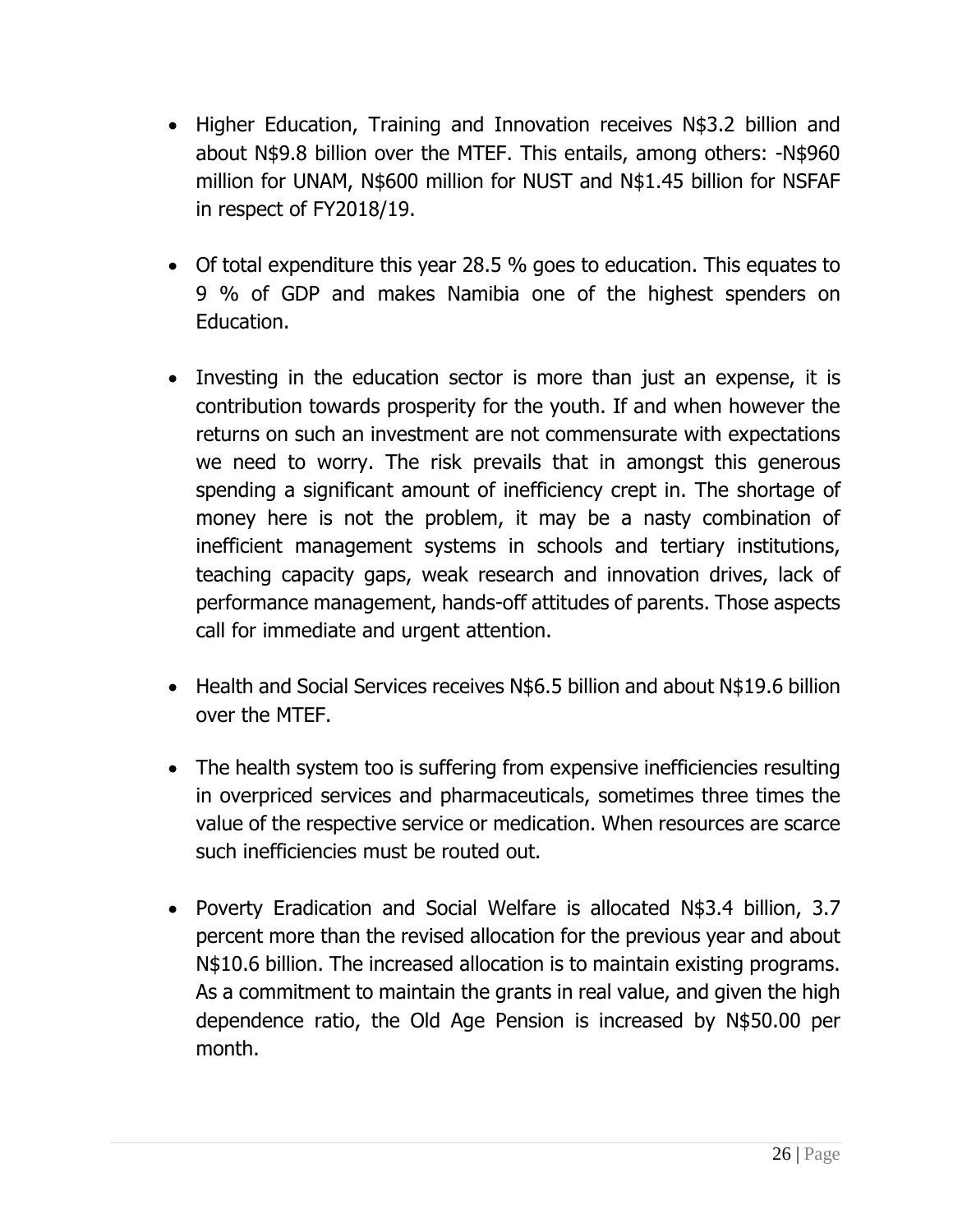### **Economic and infrastructure sectors**

- 83. Economic and infrastructure sectors take up the third largest share of the budgetary allocations, with a total sectoral share of 21.7 percent and in line with the increased weight accorded to the Development Budget. For FY2018/19, an amount of N\$12.7 billion and about N\$37.7 billion are allocated over the MTEF.
	- Transport receives N\$3.5 billion, and over the MTEF, the allocation stands at N\$9.7 billion. This allocation is mainly for the completion of on-going phases of road capital projects with contractual awards. The amount is supported by N\$2.6 billion from the Road Fund in FY2018/19 or about N\$ 13 billion over the MTEF as well as N\$2 billion annually for project financing under the AfDB loan arrangement over the next two years. The envisaged industrialization and Logistics hub investment stimulus will further reinforce this allocation.
	- The Ministry of Agriculture, Water and Forestry receives N\$2.1 billion, and about N\$6.7 billion over the MTEF,
	- The Ministry of Finance is allocated N\$4.0 billion and about N\$12.1 billion over the MTEF. Out of this amount N\$2.5 billion or 62.5 percent is allocated for PSEMAS or some N\$7.5 billion over the MTEF, N\$124 million is earmarked for transfers to DBN over the MTEF to support implementation of the SME Financing Strategy, N\$70.5 million is earmarked for transfer to AgriBank over the MTEF to support the AgriBank's loan book and lending activities. A total of N\$319.9 million is earmarked for the transitional arrangements for the establishment of NAMRA over the MTEF on top of the allocations made for the Departments of Inland Revenue and Customs and Excise. N\$ 2 million is allocated annually for the Financial Literacy Initiative.
	- The PSEMAS Medical Aid Scheme at N\$ 2.5 billion, that is 28% of total allocation the Health Ministry is out of balance. We are grateful for the cooperation we have received so far from the medical professions in our efforts to bring this scheme within affordability ranges whilst maintaining benefits and high quality services. However we have not yet managed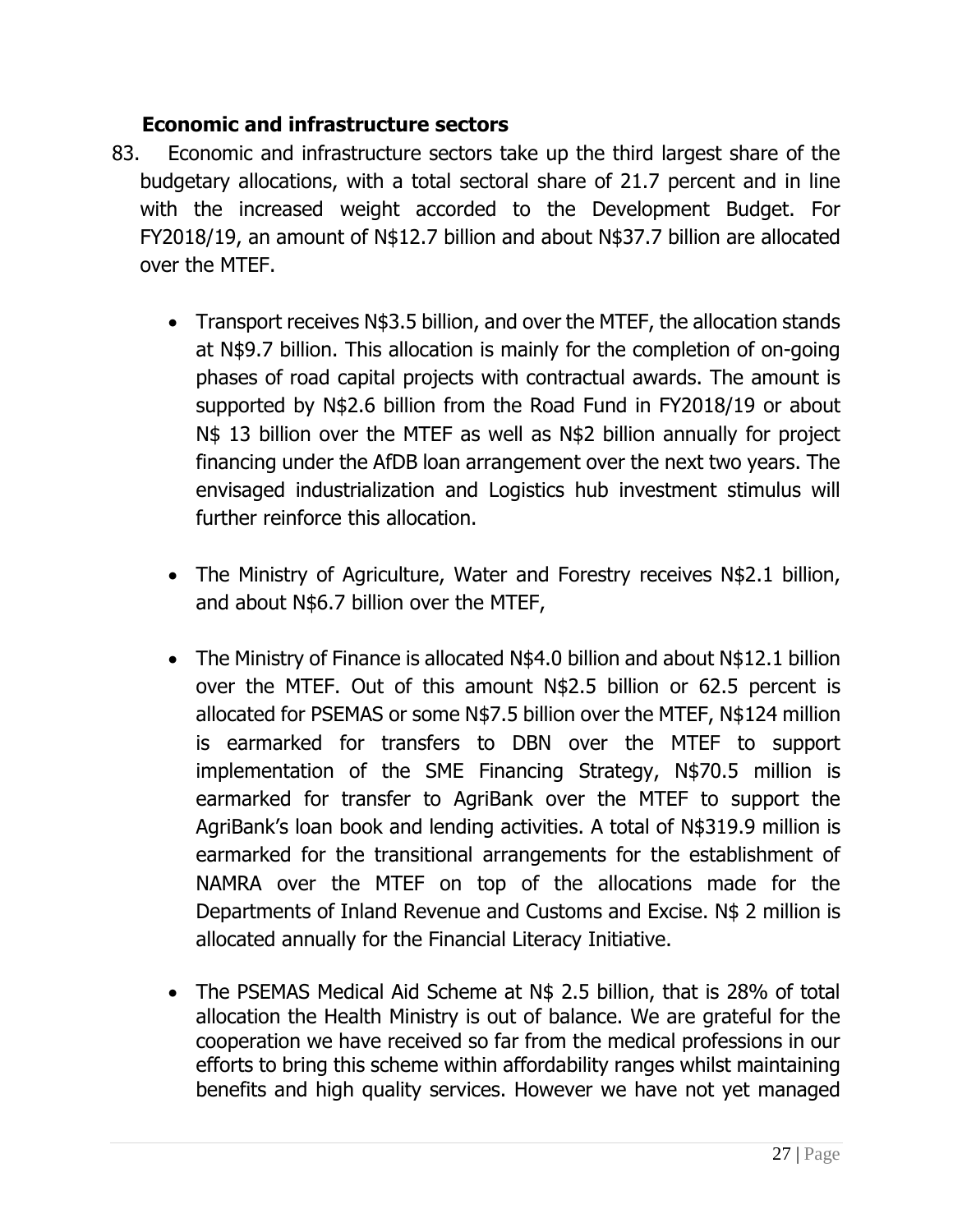the scheme into a sustainable and affordable medical aid scheme. This therefore is a priority task to be completed within FY2018/19.

## **Public Safety and Order**

- 84. The Public Safety Sector take up the second largest share of the budget allocations, with a total share of 21.7 percent. For FY2018/19, an amount of N\$12.7 billion is allocated and about N\$38.7 billion over the MTEF.
	- In this sector, Defence receives N\$6.0 billion, 4.9 percent more than the allocation for FY2017/18. Over the MTEF, the allocation stands at N\$17.8 billion,
	- Safety and Security is allocated N\$5.2 billion, 3.0 percent more than the revised allocation for FY2017/18. Over the MTEF, the allocation stands at N\$16.2 billion,
	- The Ministry of Home Affairs and Immigration is allocated N\$609 and N\$1.7 billion over the MTEF,
	- The Judiciary receives N\$366 million, and a total of about N\$1.1 billion over the MTEF, while the Anti-Corruption Commission receives N\$61.0 million, and a total of about N\$175.6 million over the MTEF,
	- Allocations for this important sector are kept at significant levels and it would be unwise to compromise the sovereignty and safety of our nation and its citizens. This however does not mean that there are no efficiency gains possible here. Namibia's spending on Defence remains high as a portion of GDP and even here performance management systems should be rolled out to improve impact on Namibia's.
	- Corruption is been shown the world over to be prevalent, whether in the developed or developing world, it is there. Namibia has been rated for a number of years by several reputable rating agents and all of them rate Namibia relatively favoroubly as a country with strong institutions and relatively low levels of corruption. We are consistently in the top five least corrupt countries on the African continent.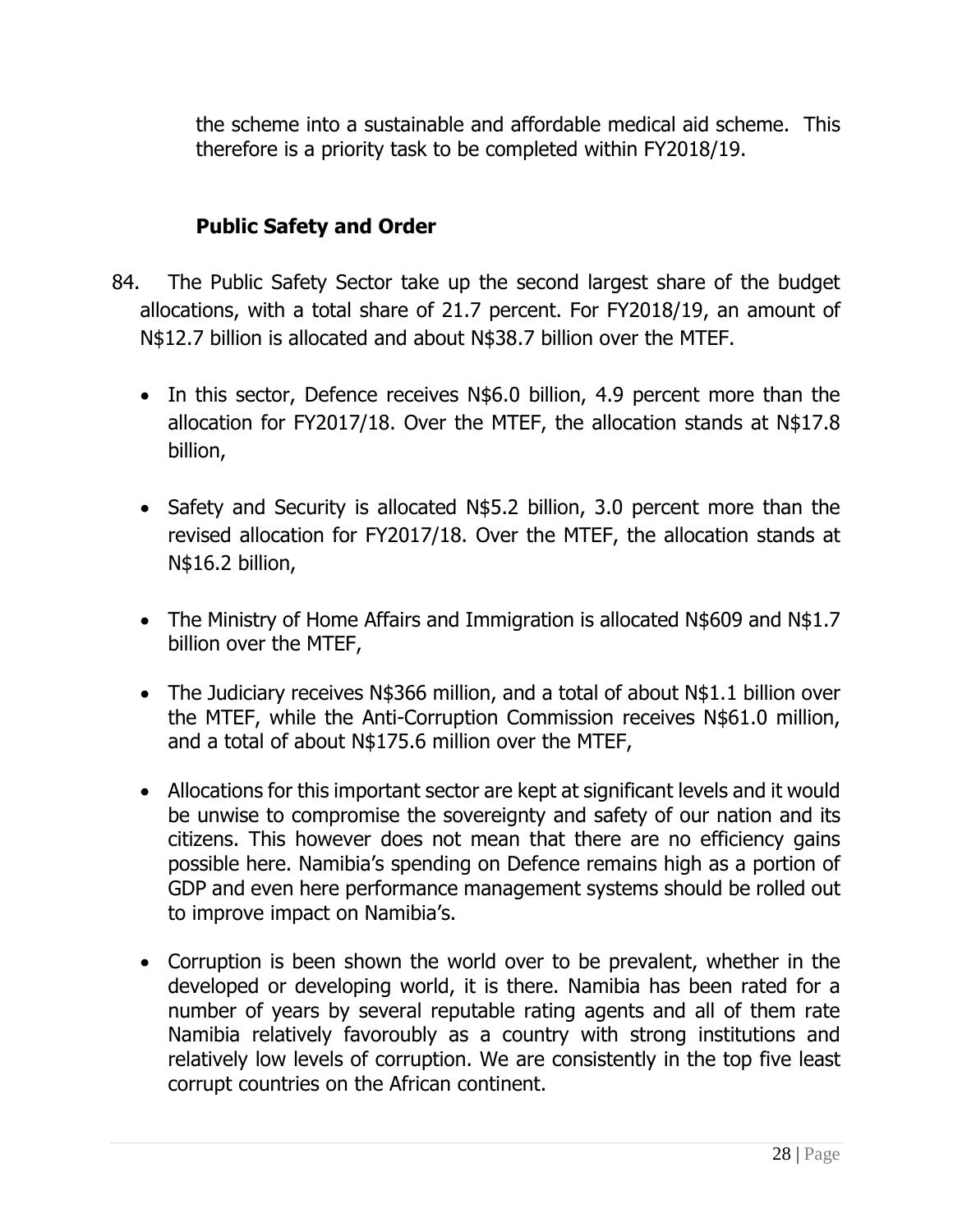- This is an achievement, but it falls short of being free of corruption. On face value the cost of corruption is immense. For instance, the customs case in court currently produced figures, where through suspected collusion between clearing agents, importers and customs officials the State is allegedly defrauded of N\$ 3.1 billion. Large infrastructure projects such as the Hosea Kutako Airport Project, which was stopped because cost escalated to more than double for no good reason. Tenderpreneuring and accompanying overpricing is possible only when private operators connive with officials and put own gain above the common good.
- We must therefore ruthlessly implement the zero tolerance stance against corruption at all levels as demanded by His Excellency President Geingob. It must become the Namibian corporate culture, both in the public and private sectors and we must develop the required competencies and capacities to take on this crucial fight.
- Mahatma Gandhi said: "I will not let anyone walk through my mind with their dirty feet. "That is exactly what it is, corrupt actions mess up the noble objectives of broad based prosperity, of poverty eradication, of equality, indeed the future of our children and ourselves.

# **Administrative Sectors**

- 85. The Administrative Sector receives the lowest share of the budget allocations, of 7.4 percent, with the share steadily rising to 7.8 percent over the MTEF, mainly due to increasing allocation for land serving programme. For FY2018/19, an amount of N\$4.3 billion and about N\$13.7 billion over the MTEF.
	- Urban and Rural Development receives N\$2.2 billion, and a total of about N\$7.0 billion over the MTEF. The emphasis is shifted to the provision of sanitation, serviced urban land and bulk services for water, sewage and electricity
	- International Relations and Cooperation is allocated N\$884 million in FY2018/19 and a total of about N\$2.8 billion over the MTEF,
	- The National Assembly receives N\$112.5 million in FY2018/19 and a total of about N\$339.0 million over the MTEF, while the National Council is allocated N\$100.4 million and N\$294.4 million over the MTEF.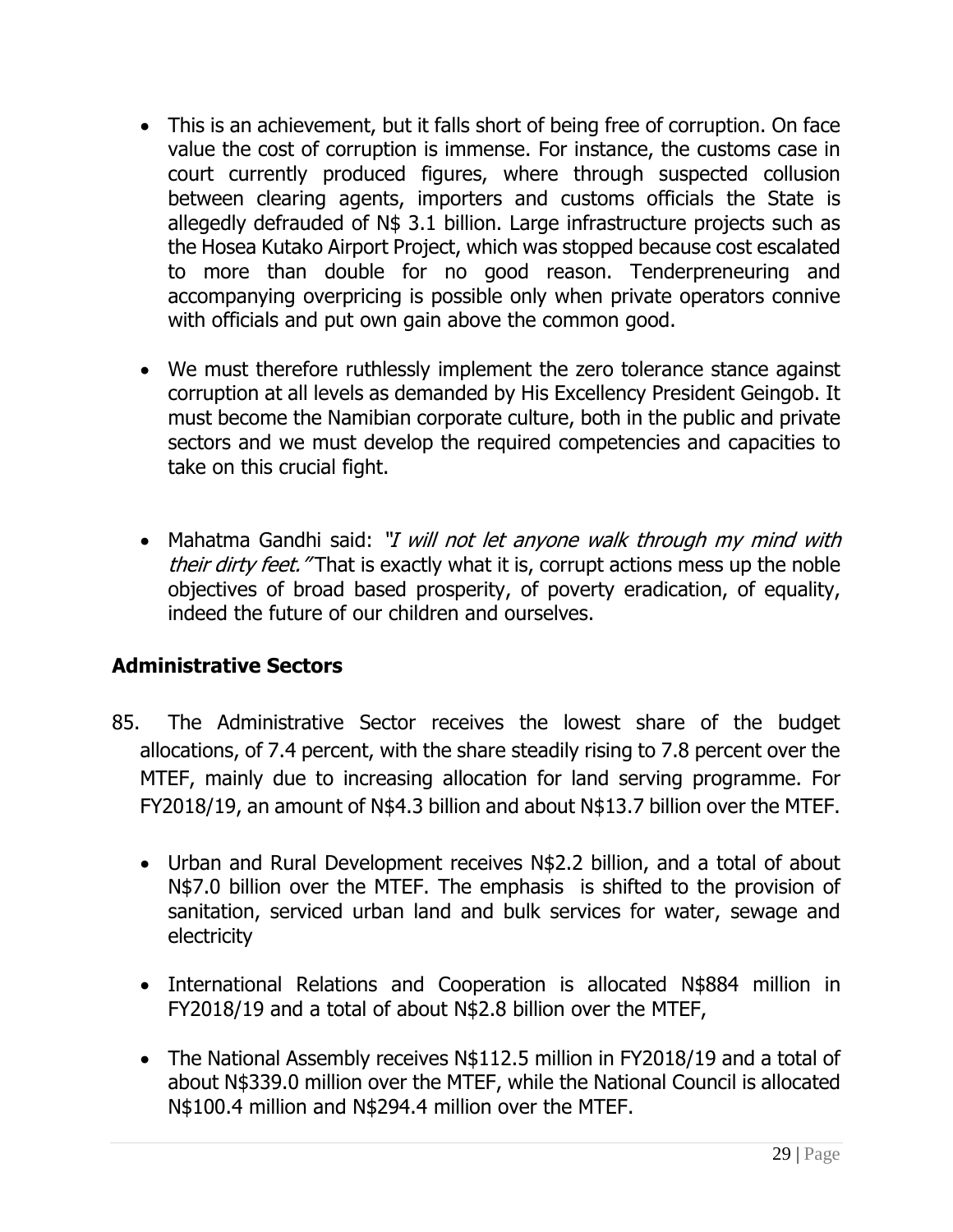- An amount of N\$200 million is allocated to the Contigency Fund in the budget year and about some N\$553.0 million for the MTEF to cater for unforeseen emergencies.
- For the FY2017/18, a total of N\$250 million was allocated to the Contingency Fund and N\$179.4 million was spent. I have distributed the corresponding information regarding the utilization of the Contingency Fund.
- 86. The details of the expenditure allocations per Vote and programmes are contained in the Appropriation Bill and the Estimate of Revenue and Expenditure for the MTEF. The Government Accountability Report provides an account of achievements and outcomes for the FY2016/17.

#### **Public Finance and Financial Sector Reforms over the MTEF**

#### **Public Finance Management reforms**

#### Honourable Speaker,

87. Following the enactment and implementation of the Public Procurement Act and PPP law, the main policy reform in the public finance sphere is the review and the State Finance Act and its repeal into the new Public Finance Management Bill. This reform agenda is envisaged to modernize public finance management practices, introduce measures for managing fiscal risks, transparency and accountability as well as bringing the entire public sector into specific provisions of the law.

#### **Financial Sector Legislative Reforms**

#### Honourable Speaker

- 88. A number of financial sector reforms have been implemented under the Financial Sector Strategy, with further reforms still under way. The policy imperative is to safeguard financial stability and foster financial inclusion and access to finance.
	- In the banking sector, the Bank of Namibia Bill is at legal drafting stage to, among others, harmonize the legislation with central banking law within the SADC region and also to bring it in line with the third Constitutional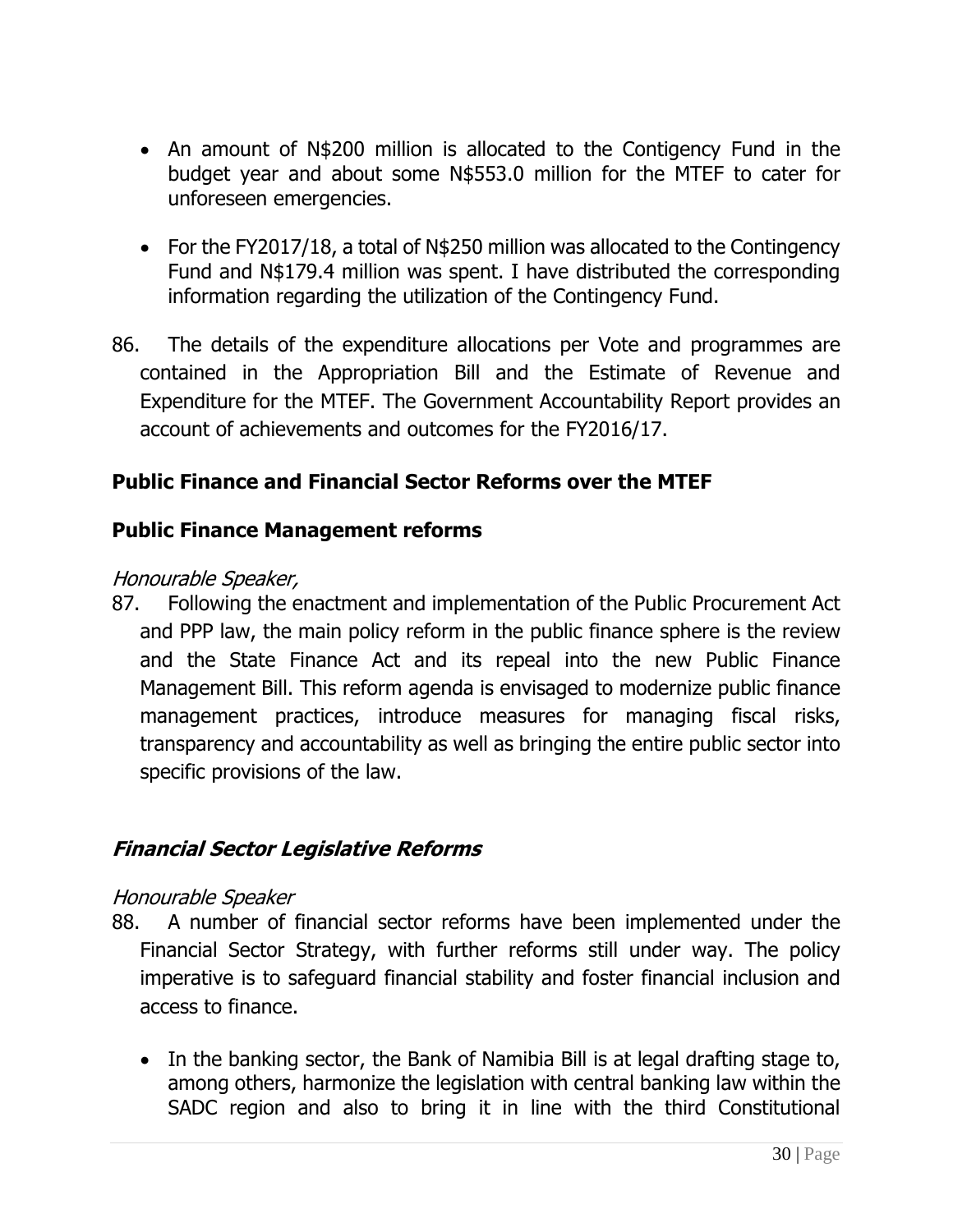amendment. The Banking Institutions Amendment Bill is also finalized with specific localization provisions, while a new Deposit Guarantee Scheme to protect depositors against potential losses in the event of commercial bank failures has been finalized and due for tabling later this year,

- the legislative framework governing the non-banking financial sector has also reached finality with the NAMFISA Bill, Financial Institutions and Markets Bill and the Financial Services Adjudicator Bills due for tabling this year. The tabling of this comprehensive set of legislation will introduce riskbased supervision in the non-banking financial sector, while ensuring policy harmonization across different industry subsectors,
- the Financial Sector Assessment Program (FSAP) has been carried out last year in collaboration with IMF and the World Bank Group since the last FSAP was conducted in 2007. The recommendations from the assessment underscored the need for continued macro-prudential oversight which extends to Development Financial Institutions, consolidated supervision as well as institutional arrangements to enhance financial stability. Such recommendations are filtered in the draft legislations.

# **CONCLUSION AND ACKNOWLEDGEMENTS**

Honourable Speaker, Honourable Members,

- 89. The budget and the MTEF before you propose to persist with the fiscal consolidation policy stance with gradualism.
- 90. It is a proposition for growth, jobs and the continued erosion of poverty and inequalities.
- 91. It is a call for coordination and timely implementation of critical dependency policy reforms.
- 92. I wish to express my profound gratitude to His Excellency President Hage Geingob for his leadership, guidance and support as we chart our course from the prevailing economic environment.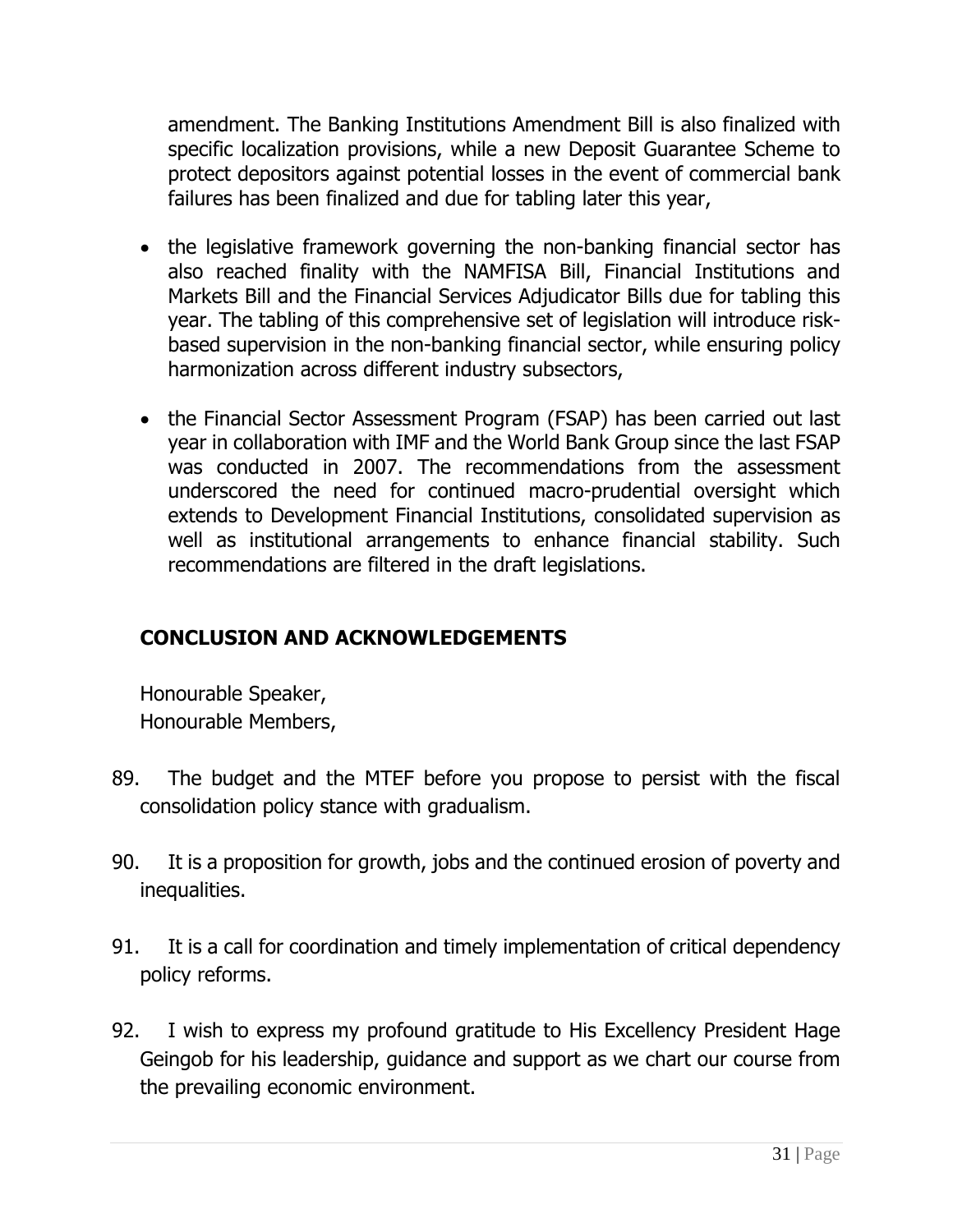- 93. Equally, His Excellency Vice President Nangolo Mbumba and Former Vice President Dr. Nicky Iyambo, Right Honorable Prime Minister Kuugongelwa-Amadhila, the Hon. Deputy Prime Minister Netumbo Nandi Ndaitwah for their guidance and input on the budget.
- 94. I thank my Cabinet Colleagues for the budget policy prioritization, policy coordination and common understanding during these challenging times for which we now see the green shoots budding. We are unanimous in our conviction that we are on the right path. And that the long-term gains far outweigh short-term pain.
- 95. I thank Honourable Obeth Kandjoze, Minister of Economic Planning and Director General of the National Planning Commission and his entire staff for the joint work and usual support. Let me also thank Honourable Tom Alweendo, Miniser of Mines and Energy, for the invaluable contribution he has made to the financial sector and public finance as a former Governor of the Bank of Namibia and former Minister of Economic Planning and Director General of the National Planning Commission.
- 96. I thank the Bank of Namibia and the staff at NAMFISA for all-round support.
- 97. My gratitude also extends to my Deputy Minister, Honourable Natangue Ithete, the Permanent Secretary, Madam Ericah Shafudah, my officials who put in late hours in preparing the documentation and all senior officials in all O/M/As for the hard work and understanding for the necessity of the fiscal stance.
- 98. Let me also extend my appreciation to the staff at the Government Printers for the countless hours they devote to the printing the voluminous budget documents.
- 99. I thank the business community, social partners, the financial services industry players, the Bankers Association of Namibia, Asset Managers, Insurance industry, Economic Association of Namibia for collaboration and support.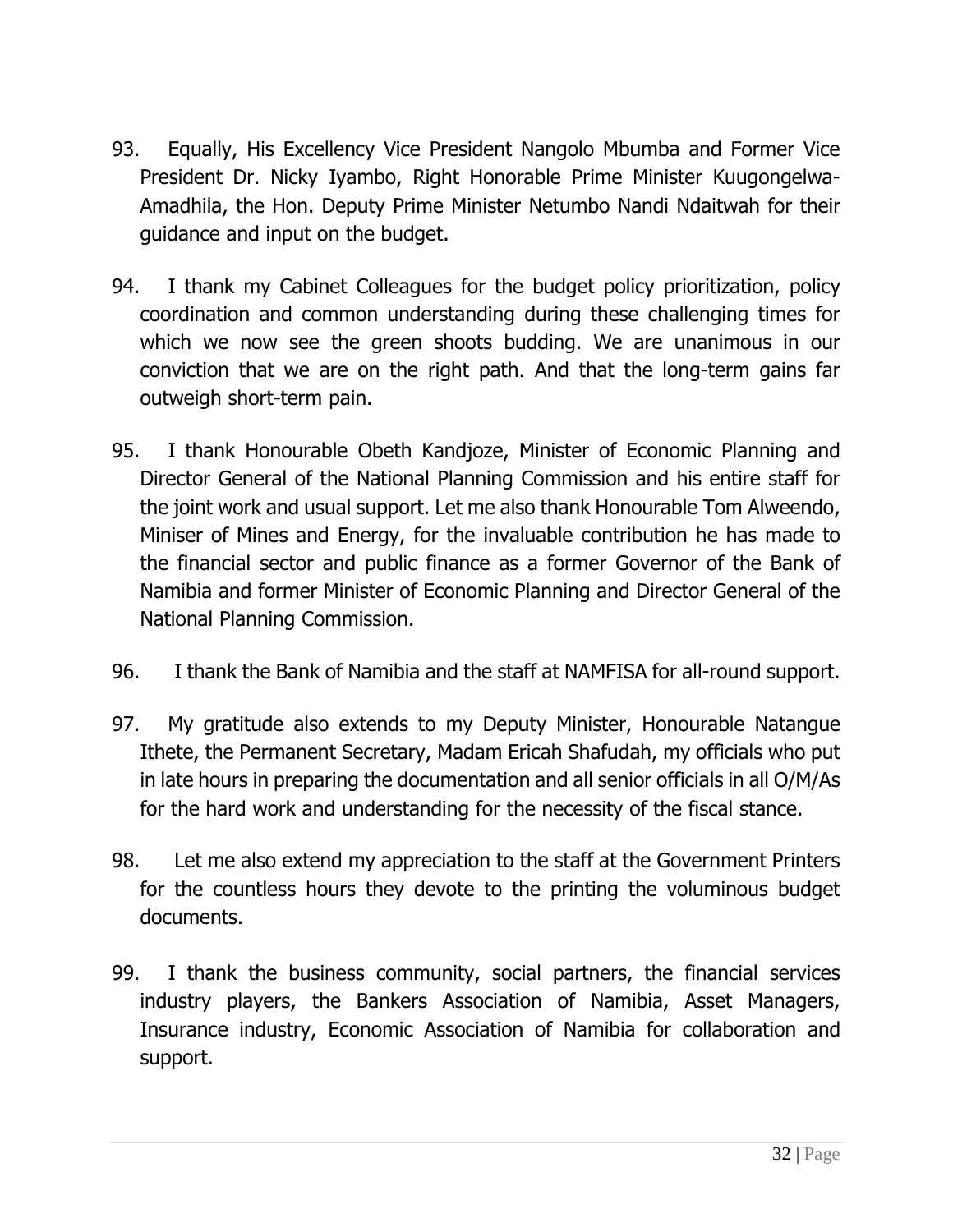100. This budget calls on the collective support for all Namibians and, more than ever before, the contribution of the private sector to the national development objectives.

# Honourable Speaker, Honourable members,

- 101. As I conclude, let me quote Abraham Lincoln as he stated "adhere" to your purpose and you will soon feel as well as you ever did. On the contrary, if you falter, and give up, you will lose the power of keeping any resolution, and will regret it all your life"
- 102. This budget encapsulates our resolve to implement the policy and development intentions expressed in our national development plans. It actualizes the high impact initiatives which will take our country forward on the path towards prosperity for all.

I now appeal for your support.

I thank you.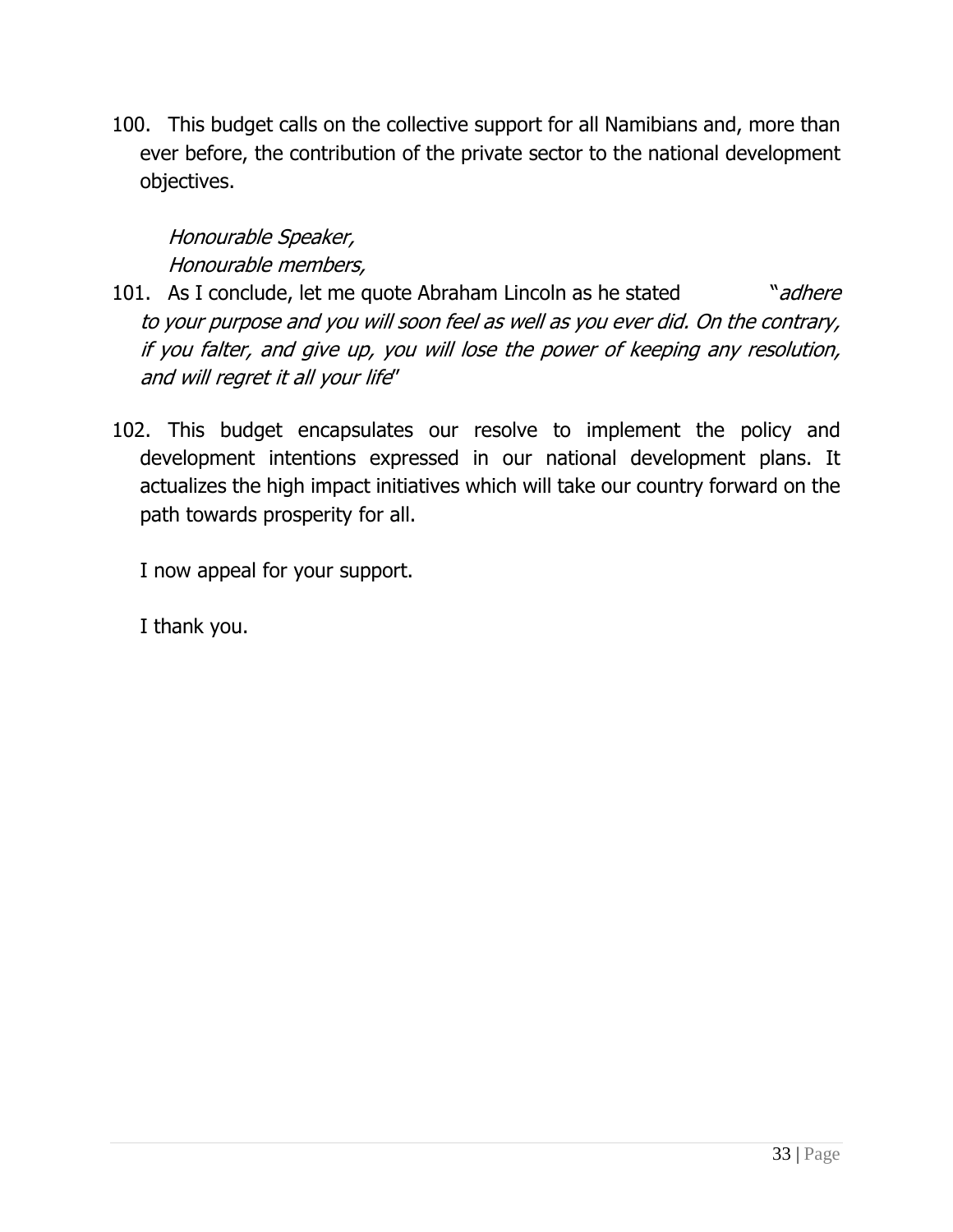|                                             |               | <b>Resived</b> |                  |                         |                  |  |
|---------------------------------------------|---------------|----------------|------------------|-------------------------|------------------|--|
|                                             | <b>Actual</b> | estimate       | <b>Estimates</b> | <b>Estimates</b>        | <b>Estimates</b> |  |
| (N\$ Thousands 000)                         | 2016/17       | 2017/18        | 2018/19          | 2019/20                 | 2020/21          |  |
| <b>GDP</b> in Fiscal Year                   | 164, 155, 567 | 171,851,845    |                  | 184,748,490 200,758,926 | 219,314,213      |  |
|                                             |               |                |                  |                         |                  |  |
| Taxes on income and profits                 | 20,606,830    | 21,211,084     | 22,192,470       | 23,700,402              | 25, 125, 498     |  |
|                                             |               |                |                  |                         |                  |  |
| <b>Taxes on Property</b>                    | 283,991       | 242,721        | 260,269          | 283,361                 | 312,954          |  |
|                                             |               |                |                  |                         |                  |  |
| Domestic taxes on goods and services        | 12,430,096    | 12,286,921     | 13,279,883       | 14,181,993              | 14,980,377       |  |
|                                             |               |                |                  |                         |                  |  |
| Licence fees and other charges              |               | 242,001        | $\mathbf{0}$     | 0                       | O                |  |
|                                             |               |                |                  |                         |                  |  |
| Taxes on international trade                | 14,070,730    | 19,597,423     | 17,374,890       | 16,219,090              | 17,045,802       |  |
|                                             |               |                |                  |                         |                  |  |
| Other taxes                                 | 183,024       | 137,183        | 147,101          | 150,143                 | 165,823          |  |
|                                             |               |                |                  |                         |                  |  |
| <b>Total Tax Revenue</b>                    | 47,574,672    | 53,717,333     | 53,254,612       | 54,534,990              | 57,630,454       |  |
|                                             |               |                |                  |                         |                  |  |
| <b>Entrepreneurial and property income</b>  | 2,305,383     | 2,235,000      | 661,062          | 322,426                 | 695,771          |  |
| <b>Fines and forfeitures</b>                |               | 68.000         |                  | 90,551                  |                  |  |
|                                             | 66,587        |                | 81,582           |                         | 99,887           |  |
| <b>Administrative fees</b>                  | 902,115       | 726,000        | 2,699,079        | 2,794,828               | 2,881,684        |  |
|                                             |               |                |                  |                         |                  |  |
| Return of capital from lending and equity   | 16,119        | 15,000         |                  |                         |                  |  |
|                                             |               |                |                  |                         |                  |  |
| <b>Total Non-Tax Revenue</b>                | 3,290,204     | 3,044,000      | 3,441,723        | 3,207,805               | 3,677,343        |  |
|                                             |               |                |                  |                         |                  |  |
| Total revenue (own sources)                 | 50,864,875    | 56,761,333     | 56,696,335       | 57,742,795              | 61,307,797       |  |
|                                             |               |                |                  |                         |                  |  |
| Grants                                      |               | 50,000         |                  |                         |                  |  |
|                                             |               |                |                  |                         |                  |  |
| <b>Total Revenue and Grants</b>             | 50,864,875    | 56,811,333     | 56,696,335       | 57,742,795              | 61,307,797       |  |
|                                             |               |                |                  |                         |                  |  |
| As % of GDP                                 | 31.0%         | 33.1%          | 30.7%            | 28.8%                   | 28.0%            |  |
|                                             |               |                |                  |                         |                  |  |
| <b>Operational Expenditure</b>              |               |                |                  |                         |                  |  |
| Social Sector                               | 26,626,654    | 28,838,396     | 27,561,852       | 27,672,620              | 27,773,162       |  |
| <b>Public Safety Sector</b>                 | 10,921,671    | 11,828,879     | 11,644,277       | 11,638,950              | 11,681,857       |  |
| <b>Administrative Sector</b>                | 4,074,716     | 4,413,182      | 3,378,689        | 3,302,974               | 3,312,576        |  |
| <b>Economic Sector</b>                      | 6,858,150     | 7,427,822      | 6,386,326        | 6,370,202               | 6,393,688        |  |
| <b>Infrastructure Sector</b>                | 2,694,986     | 2,918,845      | 2,193,856        | 2,204,020               | 2,212,145        |  |
| <b>Operational Budget Expenditure, MTEF</b> | 51,176,176    | 55,427,124     | 51,165,000       | 51,188,766              | 51,373,428       |  |
| As % of GDP                                 | 31.2%         | 32.3%          | 27.7%            | 25.5%                   | 23.4%            |  |
| <b>Development Budget Expenditure</b>       |               |                |                  |                         |                  |  |
| Social Sector                               | 979,411       | 815,601        | 1,239,472        | 1,261,934               | 1,393,837        |  |
| Public Safety Sector                        | 1,187,726     | 989,075        | 1,030,376        | 1,238,277               | 1,425,192        |  |
| <b>Administrative Sector</b>                | 816,852       | 680,231        | 1,016,754        | 1,287,986               | 1,478,616        |  |
| <b>Economic Sector</b>                      | 1,637,683     | 1,363,775      | 1,748,533        | 1,979,359               | 2,086,858        |  |
| Infrastructure Sector                       | 2,118,479     | 1,764,156      | 2,288,876        | 2,027,191               | 1,799,982        |  |
| <b>Development Budget Expenditure MTEF</b>  | 6,740,152     | 5,612,838      | 7,324,011        | 7,794,747               | 8,184,485        |  |
| As % of GDP                                 | 4.1%          | 3.3%           | 4.0%             | 3.9%                    | 3.7%             |  |
|                                             |               |                |                  |                         |                  |  |
| Total Operational & Development Expend      | 57,916,328    | 61,039,962     | 58,489,011       | 58,983,513              | 59,557,913       |  |
| As % of GDP                                 |               | 35.9%          | 31.7%            | 29.4%                   | 27.2%            |  |